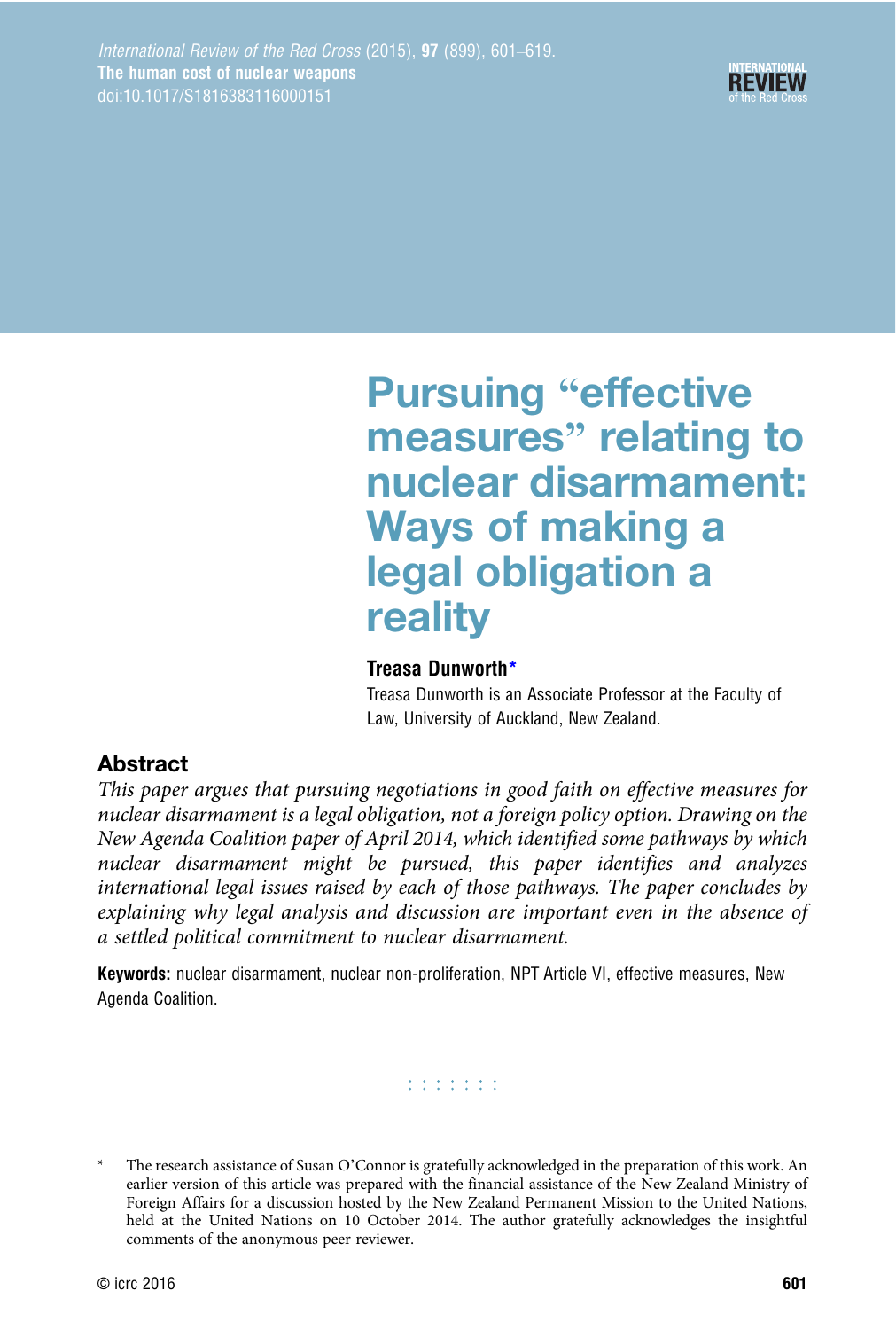## Introduction

The increasing political attention being paid to the humanitarian consequences of nuclear weapons is an important and timely reframing of the debates about nuclear weapons generally. It draws our attention to why nuclear disarmament is essential and underscores and strengthens the already existing taboo against the use of nuclear weapons.<sup>1</sup> While the humanitarian discourse explains why nuclear disarmament is desirable, this paper focuses on nuclear disarmament as a matter for legal analysis. It does so in two ways. First, it argues that pursuing negotiations in good faith on effective measures for nuclear disarmament is a legal obligation, not an optional foreign policy choice. Second, it explores the legal aspects of the different proposals that are being put forward as ways of advancing towards that goal.

While there has been some discussion on whether there is a legal obligation to pursue negotiations in good faith, it is time to renew a serious discussion about how that might happen and what legal tools are available to that end. Thus, having briefly traversed the legal obligation assumption, this paper goes on to draw on the Working Paper prepared by Ireland on behalf of the New Agenda Coalition in April 2014, which set out four possible pathways by which effective measures towards nuclear disarmament might be pursued.<sup>2</sup> This essay, based on an earlier presentation at the United Nations (UN) hosted by New Zealand, explores these pathways and draws out some thoughts on the potential legal issues involved in each pathway.

Finally, the paper sets out some reflections on why a legal discourse is important at this point, and how it acts as a complement to the humanitarian discourse. For seventy years, since the birth of nuclear weapons,<sup>3</sup> there has been a policy debate on whether we should pursue nuclear disarmament. For the past thirty-five years, the legal obligation to focus on disarmament in the NPT has been woefully neglected. I set out the reasons here why a legal framework of analysis is important even in the absence of a settled political commitment.

## Pursuing "effective measures" as a legal obligation

Article VI of the 1968 Nuclear Non-Proliferation Treaty (NPT) provides that:

Each of the Parties to the Treaty undertakes to pursue negotiations in good faith on effective measures relating to cessation of the nuclear arms race at an early

<sup>1</sup> See Nina Tannenwald, The Nuclear Taboo: The United States and the Non-Use of Nuclear Weapons since 1945, Cambridge University Press, Cambridge, 2007. See also Maria Rost Rublee, Nonproliferation Norms: Why States Choose Nuclear Restraint, University of Georgia Press, Athens, GA, 2009.

<sup>2</sup> "Article VI of the Treaty on the Non-Proliferation of Nuclear Weapons: Working Paper Submitted by Ireland on Behalf of the New Agenda Coalition (Brazil, Egypt, Ireland, Mexico, New Zealand and South Africa)", NPT/CONF.2015/PC.III/WP.18, 2 April 2014 (WP.18), para. 29.

<sup>3</sup> In fact, the debate preceded the actual advent of the bomb. See Andrew Brown, Keeper of the Nuclear Conscience: The Life and Work of Joseph Rotblat, Oxford University Press, Oxford and New York, 2012.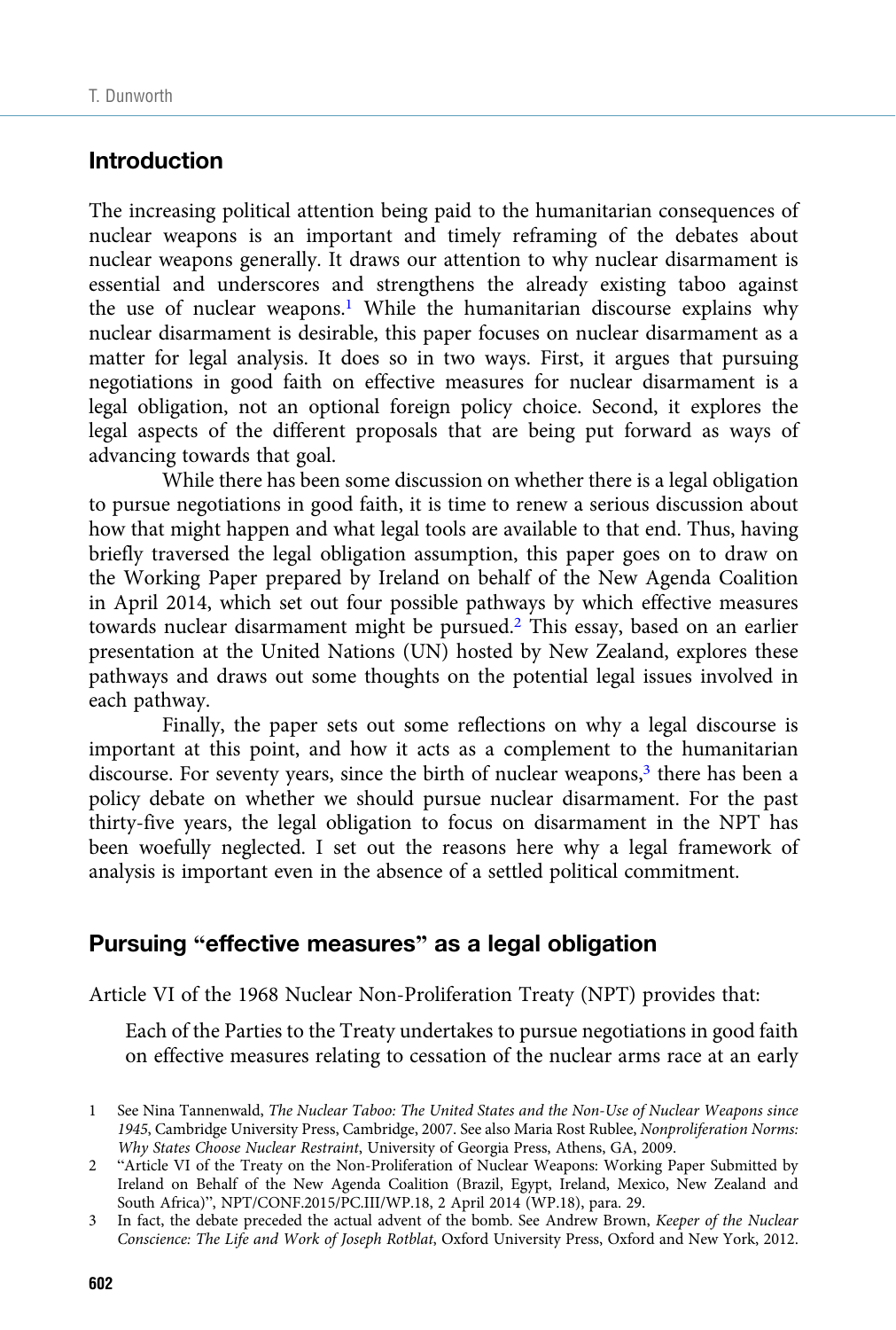

date and to nuclear disarmament, and on a treaty on general and complete disarmament under strict and effective control.4

Looking at the language of this provision, it is clear that States Parties undertake to pursue negotiations in good faith to achieve three different but related objectives (cessation of the nuclear arms race at an early date, nuclear disarmament, and a treaty for "general and complete disarmament").<sup>5</sup> The focus of this paper is on the obligation to pursue negotiations in good faith on effective measures relating to nuclear disarmament. Much ink has been spilt on what, precisely, it means to "pursue negotiations in good faith".<sup>6</sup> For present purposes, the important point is that Article VI uses the expression "undertakes". The Oxford Dictionary of Law defines an "undertaking" as a "promise, especially in legal proceedings, that creates an obligation". <sup>7</sup> Thus, pursuing negotiations in good faith on effective measures relating to nuclear disarmament is a promise, a legal obligation.<sup>8</sup>

The NPT States Parties have repeatedly affirmed this legal obligation. In 1995, in agreeing to extend the Treaty beyond its initial twenty-five-year term, the Conference of the States Parties affirmed the need to attain the ultimate goal of complete elimination of nuclear weapons.9 In 2000, the States Parties agreed to 13 practical steps for systematic and progressive efforts towards disarmament.<sup>10</sup> The 2010 Review Conference affirmed that all States needed "to make special efforts to establish the necessary framework to achieve and maintain a world without nuclear weapons".<sup>11</sup> To that end, they adopted by consensus a set of Conclusions and Recommendations for Follow-on Actions, now commonly

- 4 Treaty on the Non-Proliferation of Nuclear Weapons, 729 UNTS 161, 1 July 1968 (entered into force 5 March 1970) (NPT), Art. 6.
- 5 And see Daniel Joyner, Interpreting the Nuclear Non-Proliferation Treaty, Oxford University Press, New York, 2011, p 99. Cf. Christopher Ford, "Debating Disarmament: Interpreting Article VI of the Treaty on the Non-Proliferation of Nuclear Weapons", Non-Proliferation Review, Vol. 14, No. 3, 2007, p. 403.
- 6 For discussion, see D. Joyner, above note 5; see also Paul M. Kiernan, "'Disarmament' under the NPT: Article VI in the 21st Century", Michigan State University Journal of International Law, Vol. 20, No. 2, 2012; David A. Koplow, "Parsing Good Faith: Has the United States Violated Article VI of the Nuclear Non-Proliferation Treaty?", Wisconsin Law Review, March/April 1993.
- 7 Jonathan Law and Elizabeth A. Martin, A Dictionary of Law, 7th ed., Oxford University Press, 2013.
- 8 For a recent discussion of the meaning of the good faith requirement in Article VI, see United States Court of Appeals, Republic of the Marshall Islands v. United States of America et al., Ninth Circuit, Brief of Amicus Curiae Lawyers Committee on Nuclear Policy Supporting Appellant and Reversal, pp. 9–18. Cf. United States Supreme Court, Medellín v. Texas, 128 S. Ct. 1346 (2008), No. 06-984, 2008, in which the Supreme Court held that the expression "undertakes to comply" in Article 94 of the UN Charter was only "a commitment on the part of U.N. Members to take future action through their political branches".
- 9 "Extension of the Treaty on the Non-Proliferation of Nuclear Weapons", 1995 Review and Extension Conference of the Parties to the Treaty on the Non-Proliferation of Nuclear Weapons: Final Document, NPT/CONF.1995/32, Part I, Annex, Decision 3, pp. 12–13.
- 10 "Article VI and Eighth to Twelfth Preambular Paragraphs", 2000 Review Conference of the Parties to the Treaty on the Non-Proliferation of Nuclear Weapons: Final Document, NPT/CONF.2000/28, Parts I and II, pp. 14–15.
- 11 "Conclusions and Recommendations for Follow-on Actions", 2010 Review Conference of the Parties to the Treaty on the Non-Proliferation of Nuclear Weapons, NPT/CONF.2010/50, Vol. 1, pp. 19–24.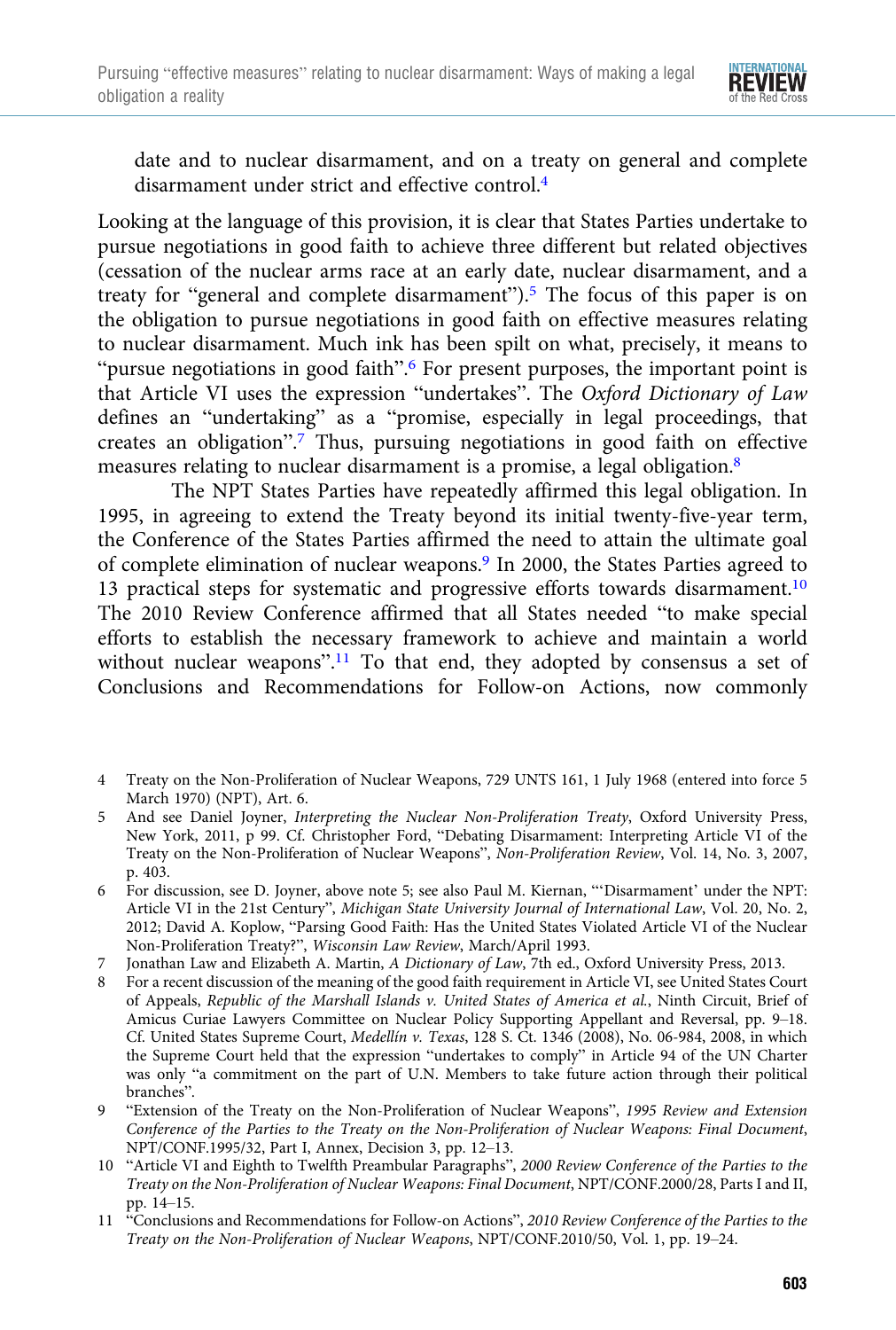known as the 2010 Action Plan.<sup>12</sup> The first twenty-two action points relate to nuclear disarmament.

Outside of the framework of the NPT, there has also been acknowledgement of the binding legal obligation by the International Court of Justice (ICJ). In a unanimous finding in the Nuclear Weapons Advisory Opinion in 1996, all fifteen of the judges expressed the view that there exists an "obligation to pursue in good faith and bring to a conclusion negotiations leading to nuclear disarmament in all its aspects under strict and effective international control".<sup>13</sup>

In 2008, the UN Secretary-General presented a five-point plan for achieving a nuclear weapon-free world, the first point of which called on all parties to the NPT to fulfil their obligation under Article VI of the Treaty to undertake negotiations on effective measures leading to disarmament.<sup>14</sup>

It should be noted that this legal obligation is not one that is imposed on nuclear weapons States alone, but rather is an obligation on all States party to the NPT. This is in no doubt from the terms of the NPT itself (Article VI does not confine itself to any category of State; rather, it is expressed in general terms), but it is also the experience of other multilateral disarmament treaties. Once in place, a legal regime might well create differentiated obligations (as indeed the NPT does), but the obligation to negotiate in good faith is one that applies to all parties. For example, during the negotiations within the Conference on Disarmament for the Chemical Weapons Convention (CWC), it was clear that only a handful of States would be declaring possession of chemical weapons, but it was nonetheless understood that the international community as a whole shared responsibility to build the regime against those weapons.15 While the CWC does not perpetuate the division between possessor and non-possessor States in the same way as the NPT, it nevertheless stands as an example of all States Parties accepting disarmament obligations, while the practical impact of the obligation will differ from State to State.

#### Pathways to nuclear disarmament

In April 2014, pursuant to the obligation to negotiate effective measures towards nuclear disarmament, Ireland submitted a proposal on behalf of the New Agenda

<sup>12</sup> Ibid.

<sup>13</sup> ICJ, Legality of the Threat or Use of Nuclear Weapons, Advisory Opinion, ICJ Reports 1996, para. 105(2)(f). The issue is again being considered by the ICJ in the pending cases Marshall Islands v. United Kingdom (Obligations concerning Negotiations relating to Cessation of the Nuclear Arms Race and to Nuclear Disarmament), Marshall Islands v. Pakistan (Obligations concerning Negotiations relating to Cessation of the Nuclear Arms Race and to Nuclear Disarmament), and Marshall Islands v. India (Obligations concerning Negotiations relating to Cessation of the Nuclear Arms Race and to Nuclear Disarmament).

<sup>14</sup> UN Secretary-General, "The United Nations and Security in a Nuclear-Weapon-Free World", address to the East-West Institute, New York, 24 October 2008, available at: www.un.org/disarmament/WMD/ Nuclear/sg5point (all internet references were accessed in December 2015).

<sup>15</sup> Convention on the Prohibition of the Development, Production, Stockpiling and Use of Chemical Weapons and on Their Destruction, 1974 UNTS 317, 13 January 1993 (entered into force 29 April 1997) (CWC).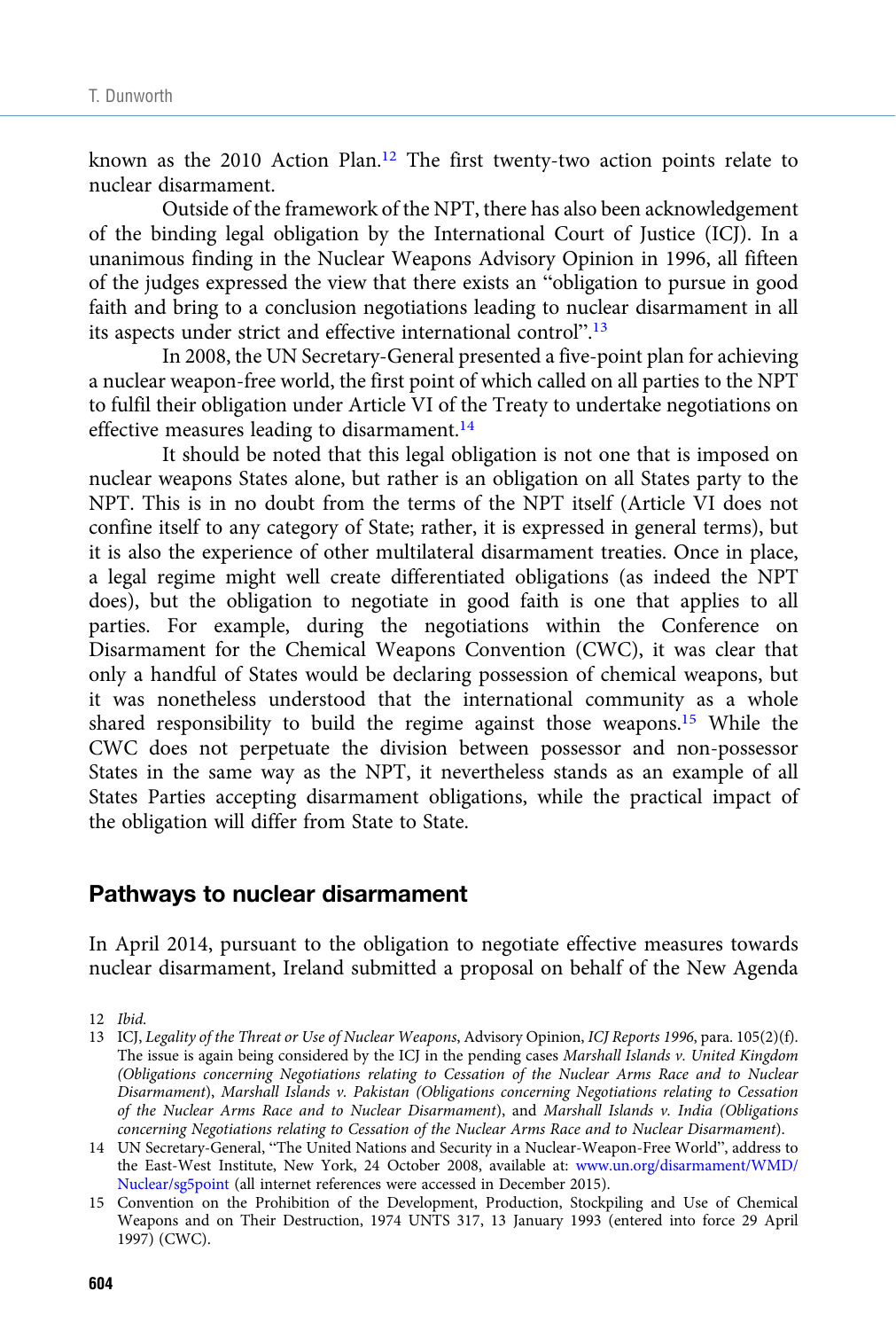

Coalition (Working Paper on Article VI of the Treaty on the Non-Proliferation of Nuclear Weapons, or WP.18) to the Third Session of the Preparatory Committee for the 2015 Review Conference of the NPT.16 The paper was an attempt to think about ways in which States might sidestep the seemingly irreconcilable difference between those States that advocated an incremental approach towards eventual nuclear disarmament and those States that advocated a more immediate and comprehensive approach. The aim of the paper was to set out the different ideas and offer some reflections on each. Thus, the Working Paper outlined four possible options, or pathways, which could be explored as a means of achieving these effective measures. This paper seeks to further develop those ideas by exploring the various pathways from an international legal perspective.

#### First pathway: A comprehensive nuclear weapons convention

The first pathway identified in WP.18 is that States should explore the modalities of a comprehensive nuclear weapons convention.17 Such a treaty would include a set of comprehensive prohibitions relating to the use, development and possession of nuclear weapons, and would create a system of verification to be conducted by a specially created inter-governmental agency.<sup>18</sup> Thus, the treaty would put in place a process for legally binding, time-bound, irreversible and verifiable nuclear disarmament. Such a concept has been around for quite some time; see, for example, the draft convention tabled by Costa Rica and Malaysia.<sup>19</sup>

A number of important legal issues are raised by such a proposal. The following comments are directed generally towards the idea of a comprehensive nuclear weapons convention, rather than at any specific proposal.

#### Substantive overlap with other regimes or obligations

There is no legal difficulty with, or constraint against, exploring additional treaties, protocols or agreements in furtherance of achieving effective measures towards nuclear disarmament. As has been pointed out previously,20 the NPT does not require that those "effective measures" of Article VI be advanced under its umbrella. Further, it is clear that any instrument, no matter how broadly or narrowly drawn, would be at least an advance on the status quo and therefore compatible not only with Article VI of the NPT but more broadly with the object

16 WP.18, above note 2. The New Agenda Coalition is a group of countries currently comprising Brazil, Egypt, Ireland, Mexico, New Zealand and South Africa. Established in 1998, the aim of the Coalition was to inject fresh momentum and thinking into the nuclear disarmament process. See New Agenda Coalition, Towards a Nuclear-Weapons-Free World: The Need for a New Agenda, Joint Declaration, A/ 53/138, Annex, 9 June 1998.

20 WP.18, above note 2, para. 32.

<sup>17</sup> WP.18, above note 2, para. 29(1), and detailed in Annex I.

<sup>18</sup> For instance, along the lines of the Organization for the Prohibition of Chemical Weapons, created by Article VIII of the CWC.

<sup>19</sup> Letter dated 17 December 2007 from the Permanent Representatives of Costa Rica and Malaysia to the UN Secretary-General, A/62/650, 18 January 2008.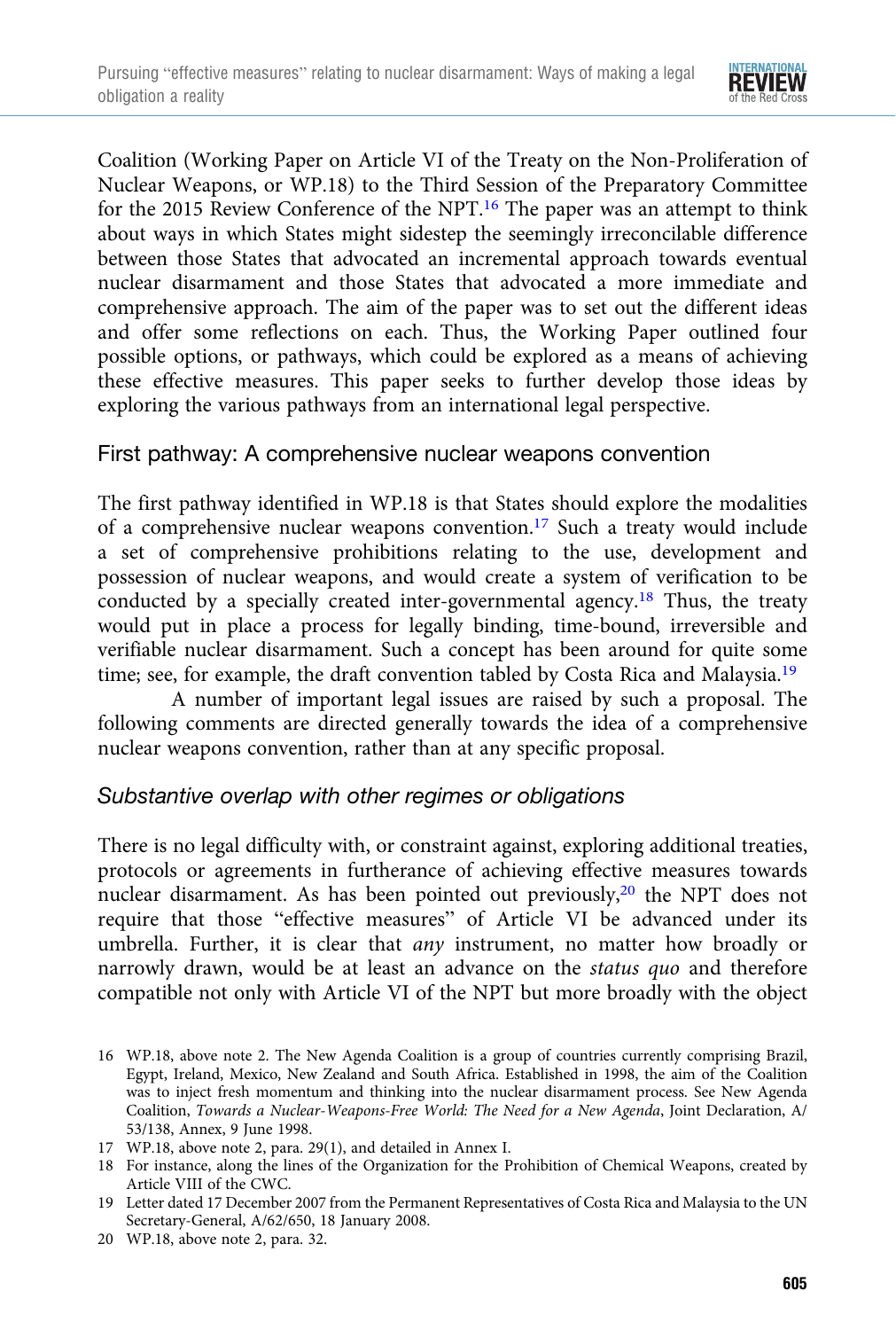and purpose of the NPT as a whole. Concluding a comprehensive, verifiable nuclear disarmament treaty would be the gold standard – a full implementation of this aspect of the obligation set out in Article VI of the NPT.

That being said, consideration does need to be given to some complexities that may arise. Any such new comprehensive treaty will sit within a mosaic of treaties and agreements relating to nuclear weapons, including the NPT and the 1996 Comprehensive Test Ban Treaty (CTBT). Thus, for many States, there may be an overlap between the obligations in the new legal instrument and their existing substantive obligations. The potential overlaps will depend on the nature of the new proposed instrument, the particular States in question and their nuclear status, and the precise treaty obligation being considered. To give one simple example, non-nuclear-weapon States party to the NPT must not "manufacture or otherwise acquire nuclear weapons or other nuclear explosive devices".<sup>21</sup> The CTBT prohibits nuclear weapons test explosions.<sup>22</sup> The prohibitions set out in a comprehensive prohibition treaty would almost certainly capture these prohibitions as well.

This raises no legal difficulties – indeed, repeating the prohibition in different treaty regimes gives additional normative support. Any potential overlap would strengthen, not undermine, the existing legal obligations. Indeed, reiteration is a familiar dynamic in other areas of international law. For example, in the human rights field, the right to life is enshrined in a series of human rights treaty regimes, many of which overlap.23 The reiteration of this right, in different contexts, serves to strengthen the underlying norm. In the disarmament sphere, a clear example of how reiterations of a prohibition strengthen a norm is the way in which the prohibition against using chemical or biological weapons in the Geneva Protocol of 1925 laid the normative foundations for the CWC and the Biological Weapons Convention (BWC). The Geneva Protocol remains in force, even with the creation of the two more elaborate regimes.<sup>24</sup>

While it is clear that substantive overlap will give rise to greater normativity, regime overlap nevertheless poses some important issues that will

<sup>21</sup> NPT, above note 4, Art. 2.

<sup>22</sup> Comprehensive Nuclear Test Ban Treaty, 10 September 1996 (not in force) (CTBT), Art. 1.

<sup>23</sup> Starting with Universal Declaration of Human Rights, UN Doc. A/810, 10 December 1948, Art. 3, the right to life is also protected in the International Covenant on Civil and Political Rights, 999 UNTS 171, 16 December 1966 (entered into force 23 March 1976), Art. 6; the African Charter on Human and Peoples' Rights, 1520 UNTS 217, 27 June 1981 (entered into force 21 October 1986), Art. 4; the Convention for the Protection of Human Rights and Fundamental Freedoms, 213 UNTS 222, 4 November 1950 (entered into force 3 September 1953) (European Convention on Human Rights), Art. 2; and the American Convention on Human Rights, 1144 UNTS 123, 22 November 1969 (entered into force 18 July 1978), Art. 4. There are also related provisions in the Convention on the Rights of the Child, 1577 UNTS 3, 20 November 1989 (entered into force 2 September 1990), Art. 6; and the Convention on the Rights of Persons with Disabilities, UN Doc. A/61/49, 13 December 2006 (entered into force 3 May 2008), Art. 10.

<sup>24</sup> See CWC, above note 15, Art. XIII. Note that Article XVI of the CWC provides that the withdrawal of a State Party from the Convention does not affect the duty of States to continue fulfilling the obligations assumed under the 1925 Protocol. Similarly, see Convention on the Prohibition of the Development, Production and Stockpiling of Bacteriological (Biological) and Toxin Weapons and on their Destruction, 1015 UNTS 163, 10 April 1972 (entered into force 26 March 1975) (BWC), Art. VIII.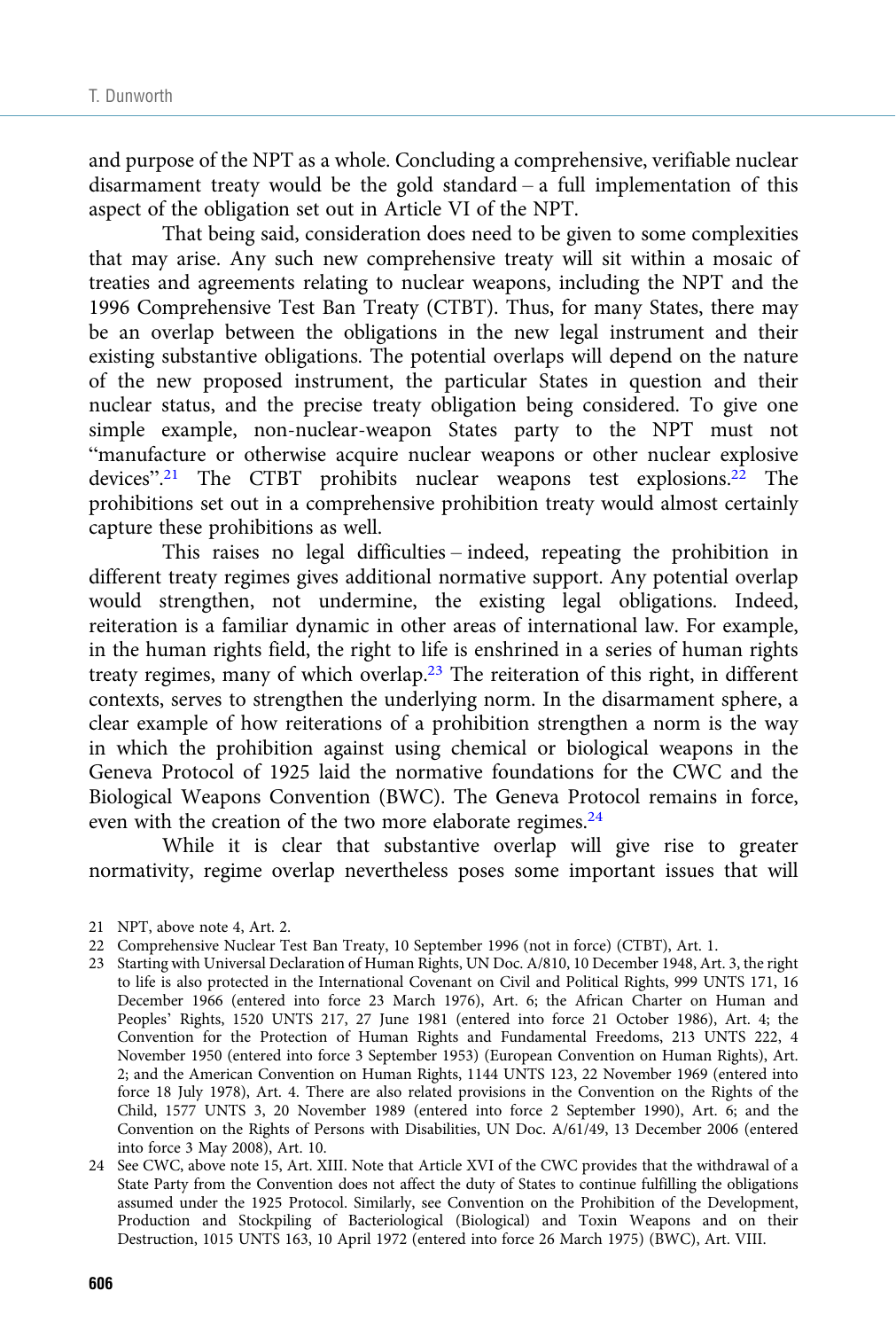

need to be addressed. This is particularly the case when membership differs across the different treaty regimes. In addition, were there to be overlapping inspection or verification regimes, it is possible that there may be less than consistent results from any inspection or verification activity. Similarly, overlapping dispute resolution or enforcement mechanisms may produce conflicting outcomes and decisions.<sup>25</sup> There might also be resource implications, if two regimes are working separately to resolve a compliance concern. None of these are reasons to preclude the creation of overlapping regimes or substantive obligations; rather, they are factors that need to – and can – be managed.<sup>26</sup>

In the context of nuclear disarmament and non-proliferation, a potential solution would be for the regimes to work cooperatively. One recent example of this happening was with the chemical weapons inspections carried out by the Organisation for the Prohibition of Chemical Weapons (OPCW)–UN Joint Mission in Syria.27 There would also be lessons to be learnt from the UN Special Commission and International Atomic Energy Agency mandates in Iraq in the 1990s. While such a cooperative framework will very much depend on political will, it will be important to ensure that the legal framework allows for the transfer of information across regimes, particularly in situations where the membership of each regime is different.

#### Particular issues with the Comprehensive Test Ban Treaty

The question of overlap with the CTBT gives rise to a different complexity because the Treaty is not yet in force. While this is not complicated in terms of the substantive obligation not to test a nuclear device (as discussed above), the fact that the CTBT has not yet entered into force raises interesting questions regarding the de facto implementation of the International Monitoring System (IMS), particularly in light of Article 18 of the 1969 Vienna Convention on the Law of Treaties.28 Ideally, any new treaty would be able to draw on the data being

- 25 Repetition of substantive obligations across regimes and overlapping dispute resolution processes is far from unusual. In the context of international trade law, the US–Canada softwood lumber dispute illustrates the potential difficulties and possible solutions nicely. This trade dispute concerning imports of Canadian softwood into the United States was litigated extensively in both the World Trade Organization and under the dispute resolution procedures of the North American Free Trade Agreement, with the decisions pointing in completely different directions. For a discussion of the two regimes in this context, see Greg Anderson, "Can Someone Please Settle This Dispute? Canadian Softwood Lumber and the Dispute Settlement Mechanisms of the NAFTA and the WTO", The World Economy, Vol. 29, No. 5, 2006. In the end, a political settlement was reached between the two States.
- 26 See International Law Commission Study Group, Fragmentation of International Law: Difficulties Arising from the Diversification and Expansion of International Law, UN Doc. Z/CN.4/L.682, 13 April 2006; International Law Commission Study Group, "Conclusions of the Work of the Study Group on the Fragmentation of International Law: Difficulties Arising from the Diversification and Expansion of International Law", in International Law Commission, Report on the Work of the 58th Session, UN Doc A/61/10, 1 May–9 June and 3 July–11 August 2006.
- 27 UNSC Res. S/Res/2118(2013), 27 September 2013; OPCW Executive Council, Decision: Destruction of Syrian Chemical Weapons, EC-M-33/DEC.1, 27 September 2013.
- 28 This Article provides that a State which has signed or ratified a treaty that is not yet in force has an obligation to refrain from acts which would defeat the object and purpose of the treaty.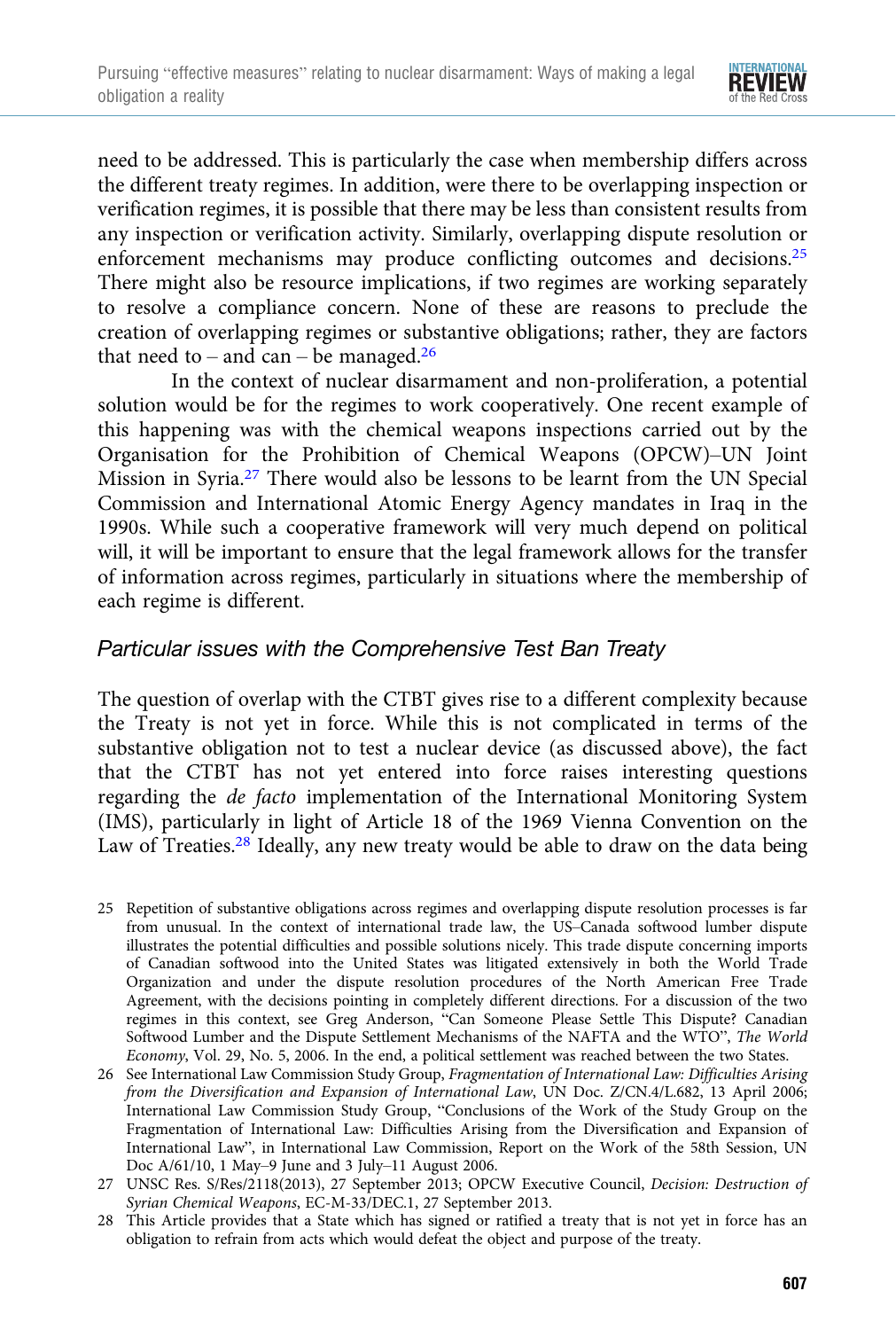gathered by the IMS, instead of duplicating what is already a highly effective monitoring system.<sup>29</sup> One way to achieve this would be to explore whether the CTBT could be applied on a provisional basis. $30$  This approach would avoid duplication and would build on, rather than hollow out, the extensive system already in place.<sup>31</sup>

Leaving aside the political issues involved in such a process, international law on the provisional application of treaties has a long pedigree, and today is governed by Article 25 of the Vienna Convention on the Law of Treaties. Article 25 allows for provisional application of a treaty, provided that the treaty (that is, in this case, the CTBT) itself provides for this, or failing that, if the negotiating States have agreed. The CTBT does not provide for provisional application, and therefore consideration needs to be given as to whether the negotiating States might agree to provisional application. There are a number of examples of modern practice that might provide some guidance; for example, the 1982 UN Convention on the Law of the Sea (UNCLOS) and the 1947 General Agreement on Tariffs and Trade.<sup>32</sup>

#### Dispute resolution

A common feature of treaties, including in the context of arms control, is the inclusion of dispute resolution provisions. Generally speaking, there is a graduated system attempting to resolve the issue through the organs of the relevant organization, but with the ultimate option of referring the situation to the UN, and to the Security Council, should the issue constitute a threat to international peace and security.

In drafting the proposed comprehensive nuclear weapons convention, this pattern of a graduated response leading to the ultimate sanction of Security Council referral needs careful consideration. It would be uncertain in the early phases of the treaty's life whether all, or even any, of the permanent members of the Security Council would participate. As such, while it would be legally possible to replicate the typical dispute resolution clause, it is likely to be unacceptable politically to allow non-participants in a regime to have a decisive role in dispute resolution within that regime. In light of this, it may be more productive in the short term to consider a broad range of options for dispute settlement.<sup>33</sup>

- 29 See generally the studies discussed in Anthony Aust, Masahiko Asada, Edward Ifft, Nicholas Kyriakopoulos, Jenifer Mackby, Bernard Massinon, Arend Meerburg and Bernard Sitt, A New Look at the Comprehensive Nuclear-Test-Ban Treaty (CTBT), Netherlands Institute of International Relations, Clingendael, September 2008, Chapter 3, pp. 9 ff.
- 30 For an accessible and up-to-date overview of the law on provisional application of treaties, see Robert E. Dalton, "Provisional Application of Treaties", in Duncan B. Hollis (ed.), The Oxford Guide to Treaties, Oxford University Press, Oxford, 2012. For a discussion on provisional application in the specific context of arms control treaties, see Andrew Michie, "The Provisional Application of Arms Control Treaties", Journal of Conflict and Security Law, Vol. 10, No. 3, 2005.
- 31 Consideration could then be given to the question of whether the Preparatory Commission for the Comprehensive Test Ban Treaty Organization could enter into an information-sharing arrangement with a newly created agency.
- 32 Discussed by R. E. Dalton, above note 30, pp. 234–245.
- 33 Accepting, of course, that by virtue of the UN Charter, the Security Council would have the mandate, in any event, to deal with any issues threatening international peace and security, regardless of what the treaty provided.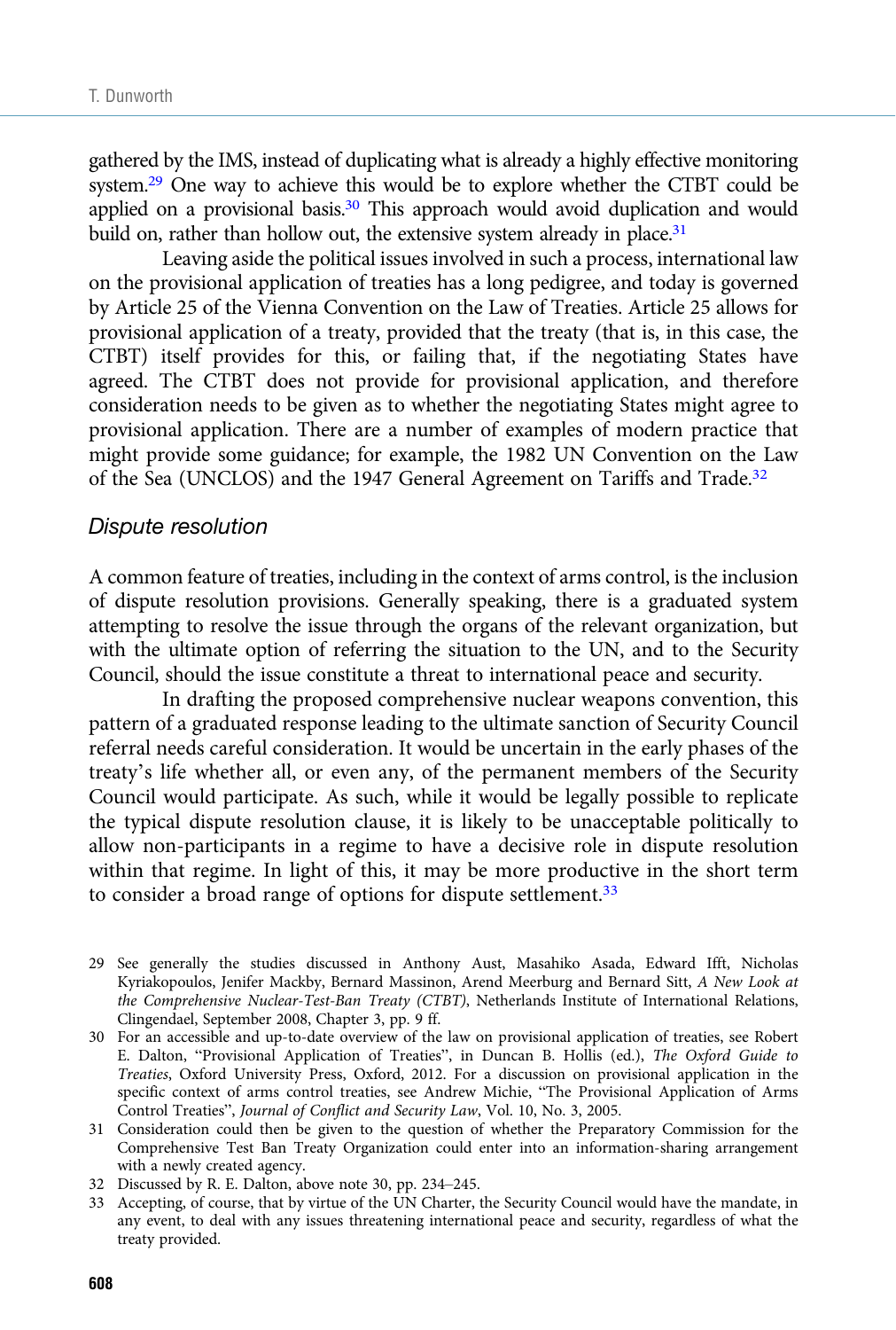

One option would be to consider whether arbitration could be a mode of dispute settlement.<sup>34</sup> Although not a feature of today's arms control treaties, historically such mechanisms did feature in some draft treaties from the League of Nations era.<sup>35</sup> Consideration could also be given to dispute resolution mechanisms which exist outside of the arms control sphere. For example, in the World Trade Organization (WTO) system, there is a carefully crafted and extremely successful dispute resolution system with stages moving progressively towards compulsory and binding dispute resolution. Importantly, in the WTO system, there is scope for participation by interested third parties in the process.<sup>36</sup> The model provided by UNCLOS (whereby States Parties have a "menu" of dispute resolution options to choose from) could also be considered.<sup>37</sup>

#### Verification – legal issues

Although primarily a technical area, creating a system of verification raises a number of legal questions.38 The verification system of the CWC has been in operation since the Convention's entry into force in 1997 and, accordingly, there is a wealth of information on verification practices and related legal issues.<sup>39</sup> There are obvious differences in weapons type and therefore verification technologies, but there will be legal similarities across the regimes. It would be useful to engage in a "legal lessons learnt" process for negotiation of the verification system of the comprehensive nuclear weapons convention.

#### Implementation – legal issues

Similarly, there will be a number of legal questions to be addressed when considering the way in which the treaty should be implemented.<sup>40</sup> Many of these questions will have been addressed in the context of the implementation of the CWC. In all treaty negotiations, there is a tension between, on the one hand, the imperative to have fixed, time-bound obligations and, on the other, the need to allow sufficient

<sup>34</sup> James D. Fry, "Arbitrating Arms Control Disputes", Stanford Journal of International Law, Vol. 44, No. 2, 2008.

<sup>35</sup> Ibid., p. 372.

<sup>36</sup> Agreement Establishing the World Trade Organization, 1994, Annex 2, "Understanding on Rules and Procedures Governing the Settlement of Disputes", Art. 10.

<sup>37</sup> UN Convention on the Law of the Sea, 1833 UNTS 3, 10 December 1982 (entered into force 16 November 1994), Art. 287.

<sup>38</sup> For discussion in the context of the CWC, see generally Walter Krutzsch, Eric Myjer and Ralf Trapp (eds), The Chemical Weapons Convention: A Commentary, Oxford University Press, Oxford, 2014. For particular issues relating to verification, see Walter Krutzsch and Ralf Trapp (eds), Verification Practice under the Chemical Weapons Convention: A Commentary, Kluwer Law International, The Hague, London and Boston, 1999.

<sup>39</sup> See, for example, Ralf Trapp, "The Chemical Weapons Convention a Decade after its Entry into Force", Japanese Yearbook of International Law, Vol. 52, 2009, p. 149.

<sup>40</sup> For a range of issues, see Rodrigo Yepes-Enriquez and Lisa Tabassi (eds), Treaty Enforcement and International Cooperation in Criminal Matters with Special Reference to the Chemical Weapons Convention, TMC Asser Press, The Hague, 2002.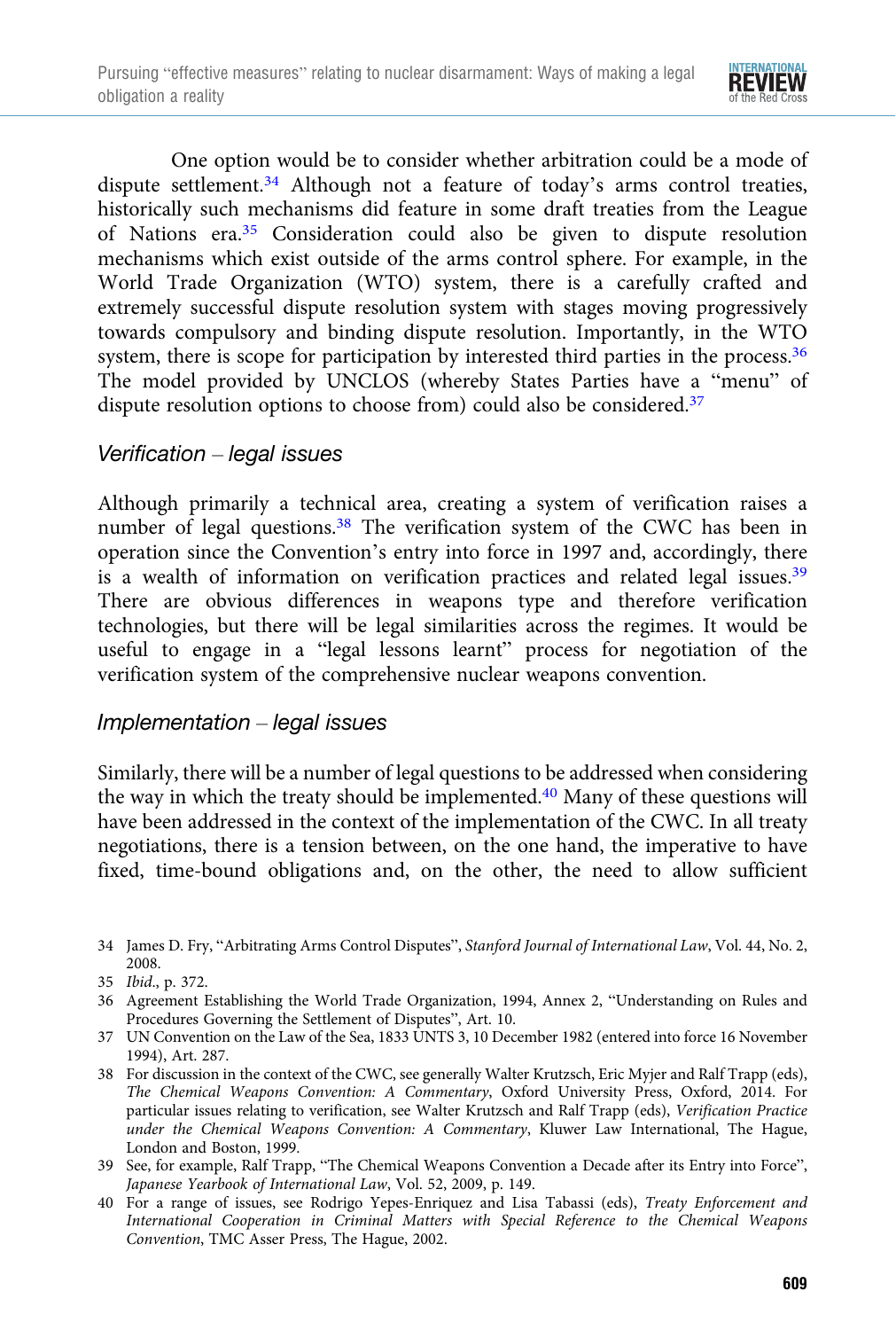flexibility for unexpected difficulties encountered by States acting in good faith and attempting to fully implement the treaty.<sup>41</sup>

In the event that the current possessor States remain outside the system (at least in the beginning), the legal provisions governing accession to the treaty will need careful consideration. It will be important not to put in place legal barriers to participation by possessor States. Thus, due regard needs to be given as to the relationship between any bilateral disarmament obligations that might exist, and this new multilateral obligation.

Ultimately, all of these implementation issues will be resolved by political agreement during the negotiations. However, that process can be facilitated by providing clear legal advice as to the options available to negotiating States and setting out examples and illustrations of how other regimes have managed, and solved, comparable issues.

#### Second pathway: A nuclear weapons ban treaty

The second pathway outlined in WP.18 is to explore the option of a nuclear weapons ban treaty. As articulated in WP.18, the essential difference between the comprehensive convention and a ban treaty is that the first pathway is directed towards time-bound, verifiable elimination of all nuclear weapons, whereas this second pathway is aimed at achieving a comprehensive ban on nuclear weapons, which would pave the way for their eventual elimination. That might be a simple ban on use, or it may extend to a much more comprehensive prohibition, as discussed in the paragraph below.<sup>42</sup> A number of specific legal considerations that arise in the context of a ban treaty are considered below.

#### Scope of the prohibition

The scope of the prohibition contained in such a treaty could vary considerably from a simple ban on actual use, or threat of use, of nuclear weapons to encompassing more comprehensive prohibitions on the development, manufacturing, control, possession, testing, stationing or transporting of any nuclear explosive device.<sup>43</sup>

While the narrower ban on use only would not be overly ambitious in scope, it would still have immediate normative impact. Both the CWC and the BWC grew out of an earlier (modest) ban on use, in the form of the 1925 Geneva

<sup>41</sup> For example, the CWC specified an absolute deadline by which destruction of all chemical weapons stockpiles had to be achieved (no later than fifteen years after entry into force). Due to unforeseen complications (including radically different environmental regulations in force than when the treaty was negotiated), and notwithstanding the efforts of the United States and the Russian Federation, those deadlines were unable to be met, with the result that both States are now in technical non-compliance with the treaty.

<sup>42</sup> Ray Acheson, Thomas Nash and Richard Moyes, A Treaty Banning Nuclear Weapons: Developing a Legal Framework for the Prohibition and Elimination of Nuclear Weapons, Article 36 and Reaching Critical Will, 2014, p. 4.

<sup>43</sup> For a fuller discussion, see ibid., Chapter 1.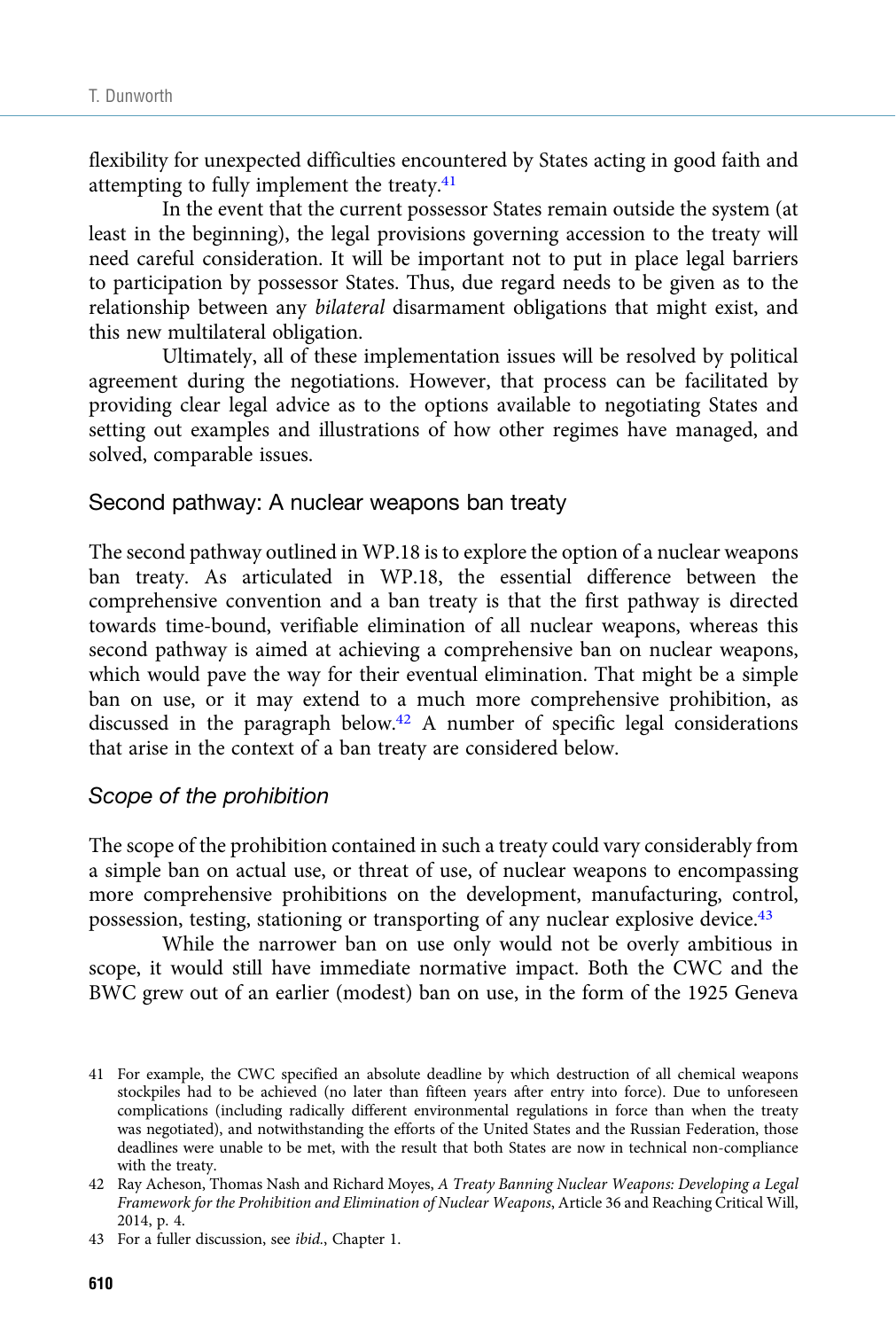

Protocol.44 Attention would have to be paid to the need to avoid any implication that a use-only ban would explicitly or impliedly legitimize the possession of nuclear weapons.

If a more comprehensive ban were to be considered, there are a number of models that could be drawn on for inspiration. The CWC, for example, provides:

Each State Party to this Convention undertakes never under any circumstances:

- (a) To develop, produce, otherwise acquire, stockpile or retain chemical weapons, or transfer, directly or indirectly, chemical weapons to anyone;
- (b) To use chemical weapons;
- (c) To engage in any military preparations to use chemical weapons;
- (d) To assist, encourage or induce, in any way, anyone to engage in any activity prohibited to a State Party under this Convention.<sup>45</sup>

The Model Nuclear Weapons Convention presented to the General Assembly articulates a range of prohibitions, including those relating to nuclear weapons delivery vehicles, and funding or conducting nuclear weapons research.<sup>46</sup> It would also be a useful exercise to map the prohibitions set out in the various Nuclear Weapons Free Zones against the aims of a ban treaty in this context and so identify which of those prohibitions could usefully be included.<sup>47</sup>

A ban treaty could even extend to destruction or disabling obligations, which would move it very close, in terms of its substantive obligations, to the first (comprehensive convention) pathway. The broader the scope of the prohibition, the closer the ban treaty option comes to the comprehensive pathway. In this sense, the first two pathways are best considered not as separate ideas but rather as pathways on a spectrum from, on the one end, a fully verifiable treaty

- 44 And indeed, it should be noted that even this prohibition on use was hollowed out by "no first use" reservations made by States Parties at that time.
- 45 CWC, above note 15, Art. 1. See also Article 1 of the BWC, with its slightly different articulation ("develop, produce, stockpile or otherwise acquire or retain"), and note that the BWC does not explicitly ban the "use" of biological weapons. However, the States Parties to the Convention subsequently confirmed that this was intended in the formulation. See Fourth Review Conference of the Parties to the Convention on the Prohibition of the Development, Production and Stockpiling of Bacteriological (Biological) and Toxin Weapons and on their Destruction, Final Declaration, BWC/CONF.IV/9/PART II, Geneva, 25 November–6 December 1996, para. 3. For discussion, see Treasa Dunworth, Robert J. Mathews and Timothy L.H. McCormack, "National Implementation of the Biological Weapons Convention", Journal of Conflict and Security Law, Vol. 11, No. 1, 2006, p. 103.
- 46 International Association of Lawyers against Nuclear Arms, International Network of Engineers and Scientists against Proliferation and International Physicians for the Prevention of Nuclear War, Securing Our Survival (SOS): The Case for a Nuclear Weapons Convention, International Physicians for the Prevention of Nuclear War, Cambridge, MA, 2007, p. 48 (proposed Article 1). In some respects the prohibitions in the Model Convention were based on the CWC.
- 47 There are five Nuclear Weapons Free Zones currently in existence. See, generally, Michael Hamel-Green, "Peeling the Orange: Regional Paths to a Nuclear-Weapon-Free World", Disarmament Forum, No. 2, 2011. For a mapping of existing Zones, see International Law and Policy Institute (ILPI), "Nuclear-Weapon-Free-Zones", ILPI Nuclear Weapons Project, Nutshell Paper No. 1, 2012. For discussion and comparative evaluation focusing on the Southeast Asian Nuclear Weapon-Free Zone, see Lionel Yee Woon Chin, "Nuclear Weapon-Free Zones: A Comparative Analysis of the Basic Undertakings in the SEANWFZ Treaty and their Geographical Scope of Application", Singapore Journal of International and Comparative Law, Vol. 2, 1998.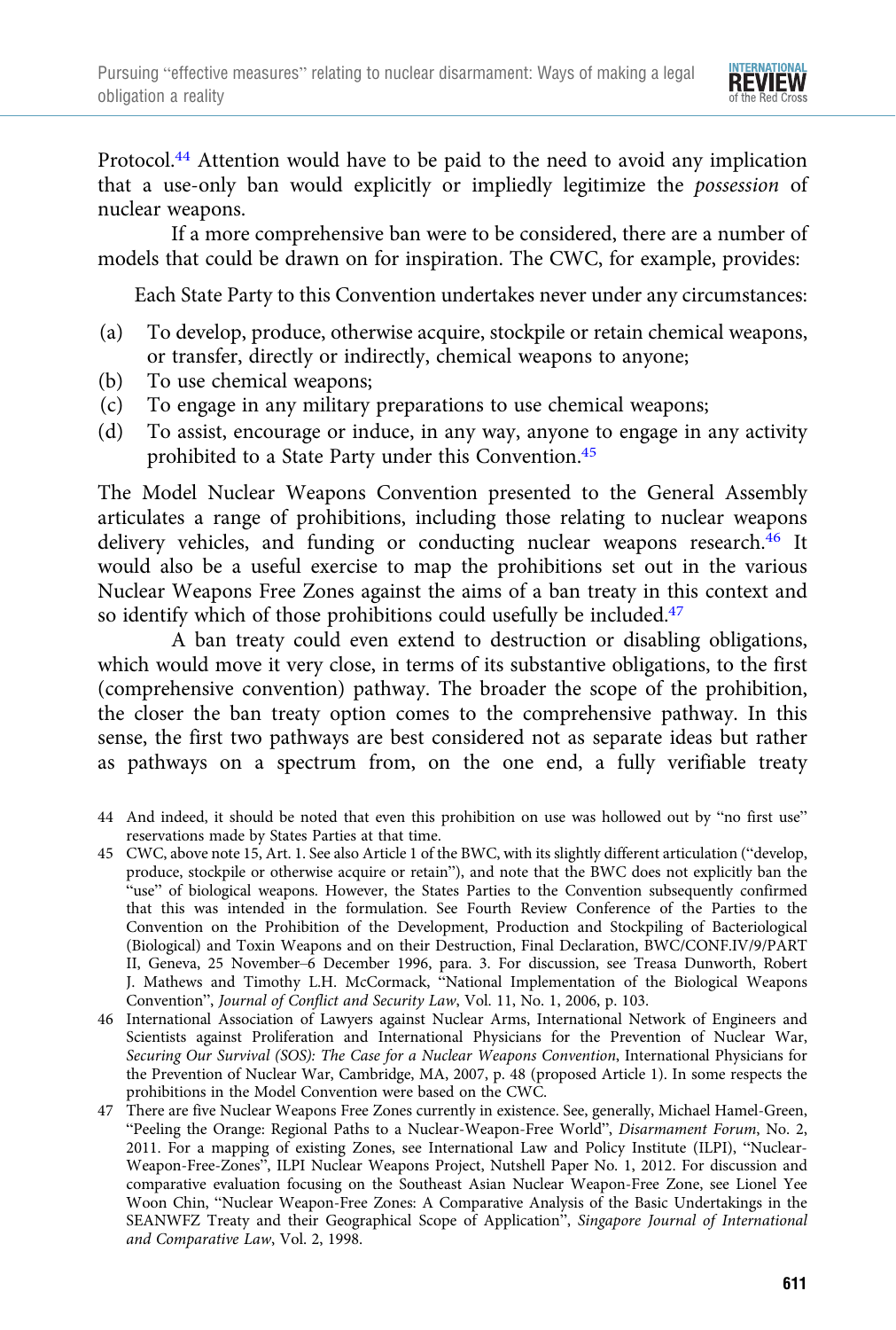requiring time-bound disarmament of all nuclear weapons arsenals, through to less comprehensive prohibitions with little or no verification. While this would be a departure from modern practice in the context of arms control treaties, which have generally placed importance on verification mechanisms, a treaty with a weak or even non-existent verification system would still have some normative significance.

#### Forum for negotiation<sup>48</sup>

Although the obligation to pursue effective measures towards nuclear disarmament is founded in Article VI of the NPT, there is no obligation to pursue those measures within the NPT system itself. Indeed, the CTBT, seen as a key step towards creating the necessary framework to consider nuclear disarmament, was negotiated within the Conference on Disarmament (CD) before it was shifted to the UN General Assembly (UNGA) at a point when it became clear that the CD would block its adoption.49 Given the seemingly intractable deadlock in that body, it does not seem useful to consider the CD as an appropriate forum for negotiation.

The UNGA offers a viable multilateral approach. One option would be an ad hoc committee of the UNGA, drawing on the approach used for the Convention on Nuclear Terrorism.50 Most recently, negotiations for the Arms Trade Treaty (which had their genesis in a Group of Governmental Experts followed by an Open Ended Working Group) took place under the auspices of a UNGA Negotiating Conference. Working within the General Assembly would be a logical next step following the convening in 2013 of the Open Ended Working Group to carry forward multilateral nuclear disarmament negotiations.<sup>51</sup>

There are also a number of arms control initiatives that have taken place outside the formal, institutional, multilateral system but which are not considered to have threatened the multilateral system. The most well-known examples are the 1997 Anti-Personnel Landmines Convention and the 2008 Cluster Munitions Convention. Because the negotiations for a ban treaty would be an important step towards nuclear disarmament, far from being a threat to the multilateral system, such initiatives would complement both Article VI of the NPT and the spirit and purpose of the CTBT. In fact, it is not inconceivable that separating these negotiations from the NPT, particularly in light of the failure of the 2015 Review

<sup>48</sup> See the useful overview of UN-related forums in United Nations Institute for Disarmament Research (UNIDIR), The Treatment of the Issue of Nuclear Disarmament in Relevant Forums Established by the United Nations, UNIDIR, 2013.

<sup>49</sup> For more detailed discussion, see Rebecca Johnson, Unfinished Business: The Negotiation of the CTBT and the End of Nuclear Testing, UNIDIR, 2009, Chapter 6.

<sup>50</sup> R. Acheson, T. Nash and R. Moyes, above note 42, p. 20.

<sup>51</sup> For an overview of the work of the Open Ended Working Group, see Christian N. Ciobanu, Esteban Ramirez Gonzalez, Jana Jedlickova and Alyn Ware, Open the Door to a Nuclear Free World: Manual for Governments on the UN Working Group on Nuclear Disarmament, Edition 1.0, Abolition 2000 Task Force on the Open Ended Working Group, Basel, 2010. See also Note by the Secretary-General, "Proposals to Take Forward Multilateral Nuclear Disarmament Negotiations for the Achievement and Maintenance of a World without Nuclear Weapons, UN Doc. A/68/514, 9 October 2013 (transmitting the report of the Working Group to the General Assembly)."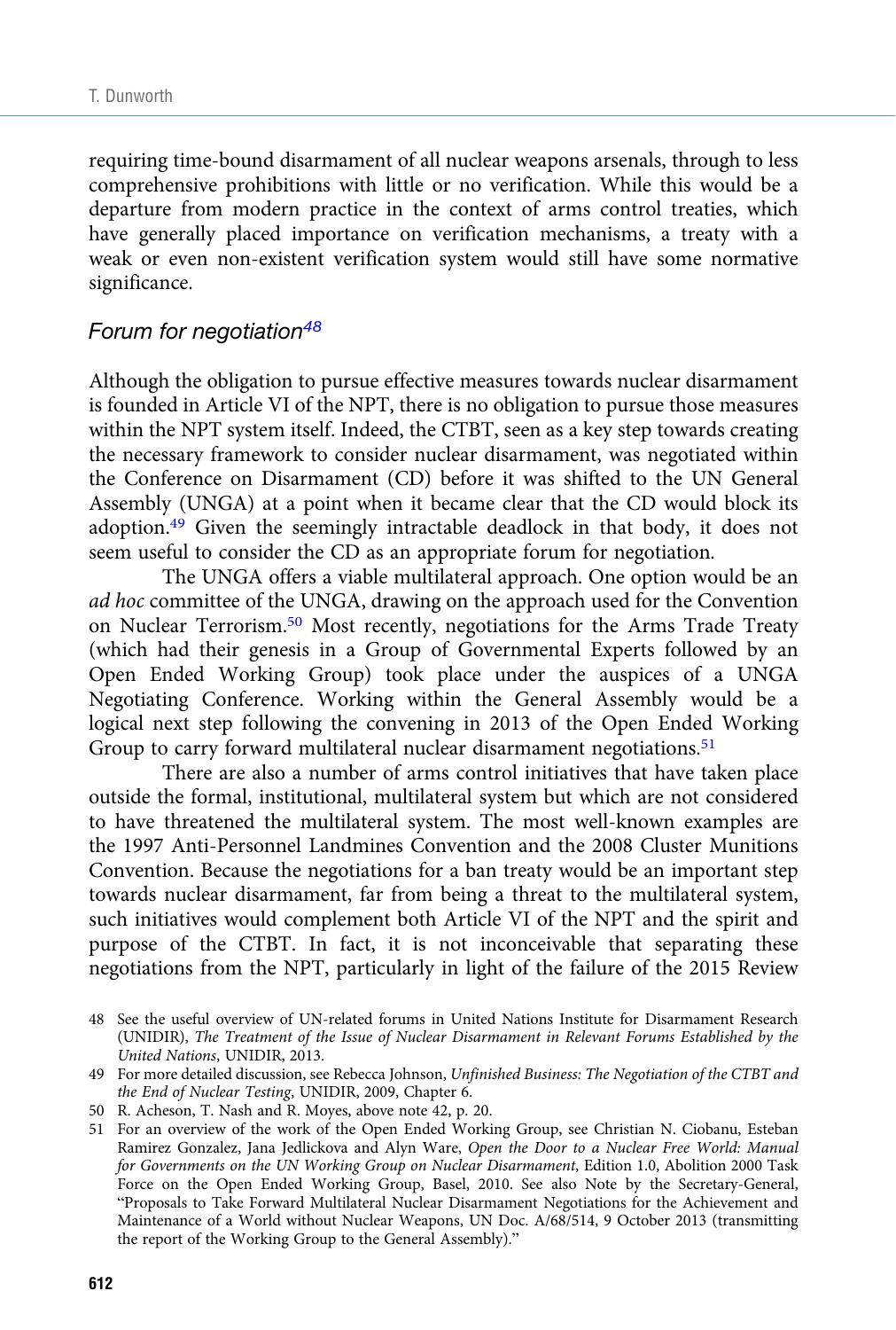

Conference to reach agreement on an Outcome Document, might enhance the possibility of the four non-NPT States participating in such negotiations.

## Verification

If this pathway were understood as not including a verification system, that may mean that achieving agreement is easier than under the first pathway. After all, as mentioned above, for most States (though, of course, not all) this treaty would be a reiteration of existing obligations. A ban treaty without a compliance or verification system would still be an important contribution to the nuclear disarmament effort because of its contribution to the normative force of the prohibition against nuclear weapons, whether or not a verification system were in place. There are many examples of disarmament agreements that do not have verification procedures in place but which are generally understood to have contributed in a meaningful way to the norm against the weapons in question. For example, neither the 1925 Geneva Protocol nor the 1972 BWC provided for verification, and yet there is international consensus that there is a binding prohibition on all States against the use of biological weapons.52 That is not to say that it is ideal, or even sufficient, to have no treaty verification system in the BWC, but only that even without such a system, the treaty is important in terms of building the norm against the use and possession of biological weapons.

The CTBT presents us with a slightly different example. While it has an elaborate verification system, the Treaty is not yet in force, and therefore compliance with its terms cannot be verified in terms of legal determinations. That being said, it is generally accepted that the "treaty in waiting" has already contributed in a meaningful way to the norm against nuclear testing.<sup>53</sup>

## Relationship with the other regimes

As with the first, comprehensive pathway discussed above, a nuclear weapons ban treaty will sit within a mosaic of regimes dealing with nuclear weapons and international security. Thus, many of the same complexities arise as set out in the discussion under the comprehensive pathway discussed earlier.

## Third pathway: A framework approach

The third pathway suggested by WP.18 is that of a framework arrangement, whereby a series of mutually supporting instruments addressing different aspects of what is necessary in order to have a nuclear weapons-free world could be formulated.<sup>54</sup>

<sup>52</sup> Jean-Marie Henckaerts and Louise Doswald-Beck (eds), Customary International Humanitarian Law, Vol. 1: Rules, Cambridge University Press, Cambridge, 2005, Rule 73 ("The use of biological weapons is prohibited").

<sup>53</sup> Lisa Tabassi "The Nuclear Test Ban: Lex Lata or Lege Ferenda?", Journal of Conflict and Security Law, Vol. 14, No. 2, 2009.

<sup>54</sup> WP.18, above note 2, Annex III.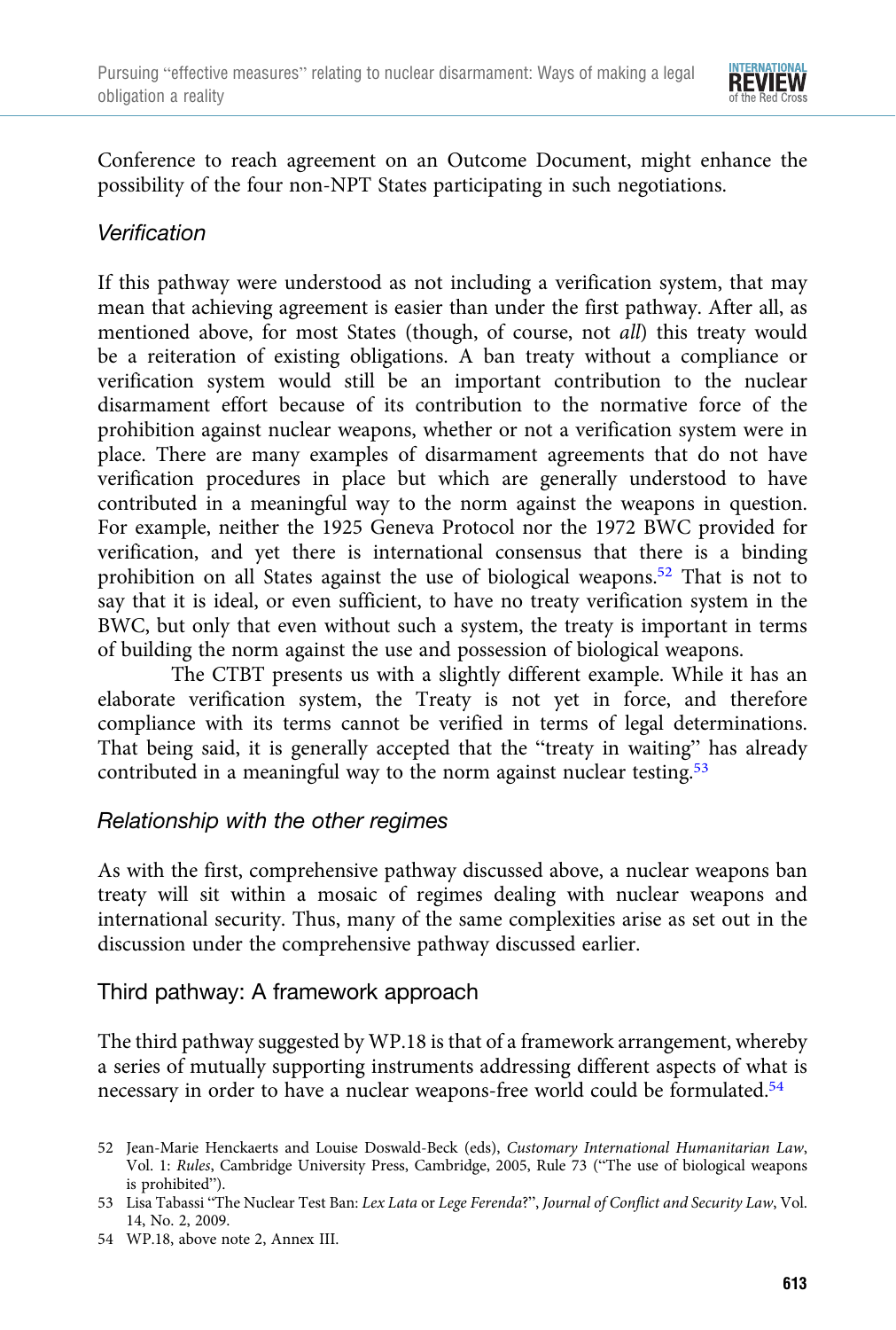A framework approach to building an international regime is a relatively recent development and is most common in the area of international environmental law. A framework approach involves negotiating a type of legally binding "umbrella" treaty that sets out broad commitments and a governance system which are then expanded upon in a further instrument or series of instruments that provide more detailed technical, legal and other arrangements.<sup>55</sup> Perhaps the best-known framework agreement is the UN Framework Convention on Climate Change (UNFCCC)<sup>56</sup> and its Kyoto Protocol.<sup>57</sup> There are many existing examples,  $58$  and others are being proposed.<sup>59</sup> In the weapons context, the 1980 Convention on Conventional Weapons, which now has five protocols, is an important model.<sup>60</sup>

The framework approach can be useful where there is a significant difference of interests between States and where, therefore, it is better to agree to an initial broad framework and then fill in the details at a later stage.<sup>61</sup> In other words, framework agreements are useful where parties are prepared to make general, broadly expressed legal commitments, but to defer the making of specific obligations to subsequent instruments or protocols. The initial substantive obligation can be quite vague (for example, asking for "appropriate measures" as in the Ozone Convention), but it will be combined with provisions setting up a conference of the parties (COP) as a forum for negotiations of future protocols, as well, perhaps, as a secretariat, dispute resolution provisions and decisionmaking rules.<sup>62</sup>

In the specific context of nuclear disarmament, contemplating a framework approach raises a number of legal questions.

61 N. Matz-Luck, above note 55, para. 11.

<sup>55</sup> Nele Matz-Luck, "Framework Agreements", in Max Planck Encyclopedia of Public International Law, 2011, para. 1, available at: http://opil.ouplaw.com/view/10.1093/law:epil/9780199231690/law-9780199231690 e703?prd=EPIL.

<sup>56</sup> United Nations Framework Convention on Climate Change, UNGA Res. A/RES/48/189, 20 January 1994 (UNFCCC).

<sup>57</sup> Kyoto Protocol to the United Nations Framework Convention on Climate Change, 2303 UNTS 148, 11 December 1997 (entered into force 16 February 2005).

<sup>58</sup> Such as: Framework Convention on Tobacco Control, 2302 UNTS 229, 21 May 2003 (entered into force 27 February 2005); European Framework Convention for the Protection of National Minorities, 2151 UNTS 243, 10 November 1995 (entered into force 1 February 1998); Basel Convention on Control of Transboundary Movements of Hazardous Wastes and Their Disposal, 1673 UNTS 57, 22 March 1989 (entered into force 5 May 1992); Bonn Convention on the Conservation of Migratory Species of Wild Animals, 1651 UNTS 333, 23 June 1980 (entered into force 1 November 1983); Vienna Convention for the Protection of the Ozone Layer, 1513 UNTS 293, 22 March 1985 (entered into force 22 September 1988).

<sup>59</sup> There are proposals for a Framework Convention on Global Health, for example.

<sup>60</sup> United Nations Convention on Prohibitions or Restrictions on the Use of Certain Conventional Weapons which May Be Deemed to Be Excessively Injurious or to Have Indiscriminate Effects, 1342 UNTS 137, 10 October 1980 (entered into force 2 December 1983).

<sup>62</sup> John K. Setear, "An Iterative Perspective on Treaties: A Synthesis of International Relations Theory and International Law", Harvard International Law Journal, Vol. 37, No. 1, 1996.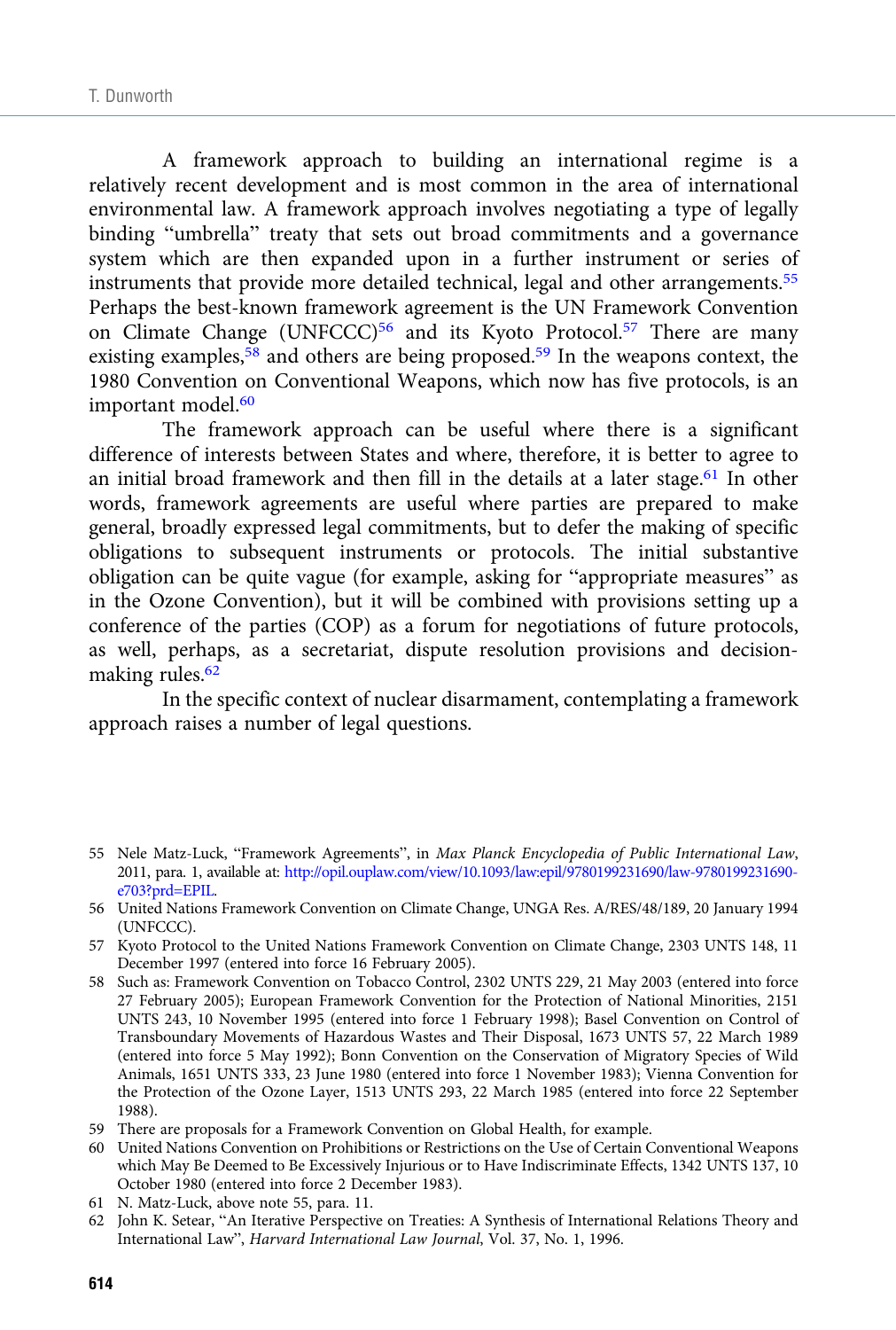

# Sequencing

As outlined in WP.18, a framework pathway could build on some existing agreements, such as the NPT and the CTBT, but there would also be a need to negotiate other agreements or instruments, including a treaty on fissile material, as well as agreement on legally binding negative assurances and possibly a phased programme of destruction of weapons (or at least their lowered operational readiness).

The sequencing of these negotiations in the context of an overarching framework will be contentious and, in light of the political sensibilities, it does seem that consecutive negotiations of the various proposed agreements or protocols may not be possible. Simultaneous negotiations, while legally possible, may not be feasible in terms of the level of resources required to sustain them. One option may be to consider a system of negotiating the different instruments on the model of the "closed chapters" approach used in trade negotiations. This would allow negotiations to proceed consecutively but would prevent the entry into force (or even the opening for signature) of any one instrument until all negotiations are completed. In this way, nothing is ultimately agreed, in the sense of binding obligations, until everything is agreed, and yet, the negotiations could be undertaken "step by step".

# Normative force

Despite this difficulty, a framework approach offers the possibility of normative evolution. The umbrella treaty would reiterate the NPT's Article VI obligation to enter into disarmament negotiations; indeed, the creation of the COP in itself would be facilitating the commencement of those negotiations. This would represent an immediate legal advance as it would mark a small but still significant step by elaborating the promise of disarmament. Even if the framework treaty contained just a simple repetition of the Article VI obligation, it would have normative impact. It is evident from other regimes that the reiterative nature of a framework arrangement does reinforce the evolution of normative and cognitive shifts.<sup>63</sup> If the framework treaty itself went beyond that iteration, and created a COP for further negotiations or discussions, that would be a small but important institutional and normative step.

## Institutionalized framework

A key strength of a framework convention model is that it is specifically designed to promote long-term interaction between treaty parties.64 There are already a number

<sup>63</sup> Lawrence O. Gostin, "Meeting Basic Survival Needs of the World's Least Healthy People: Towards a Framework Convention on Global Health", Georgetown Law Journal, Vol. 96, No. 2, 2008.

<sup>64</sup> Daniel Bodansky, Jutta Brunnée and Ellen Hey, "International Environmental Law: Mapping the Field", in Daniel Bodansky, Jutta Brunnée and Ellen Hey (eds), Oxford Handbook of International Environmental Law, Oxford University Press, Oxford, 2007, pp. 21–23.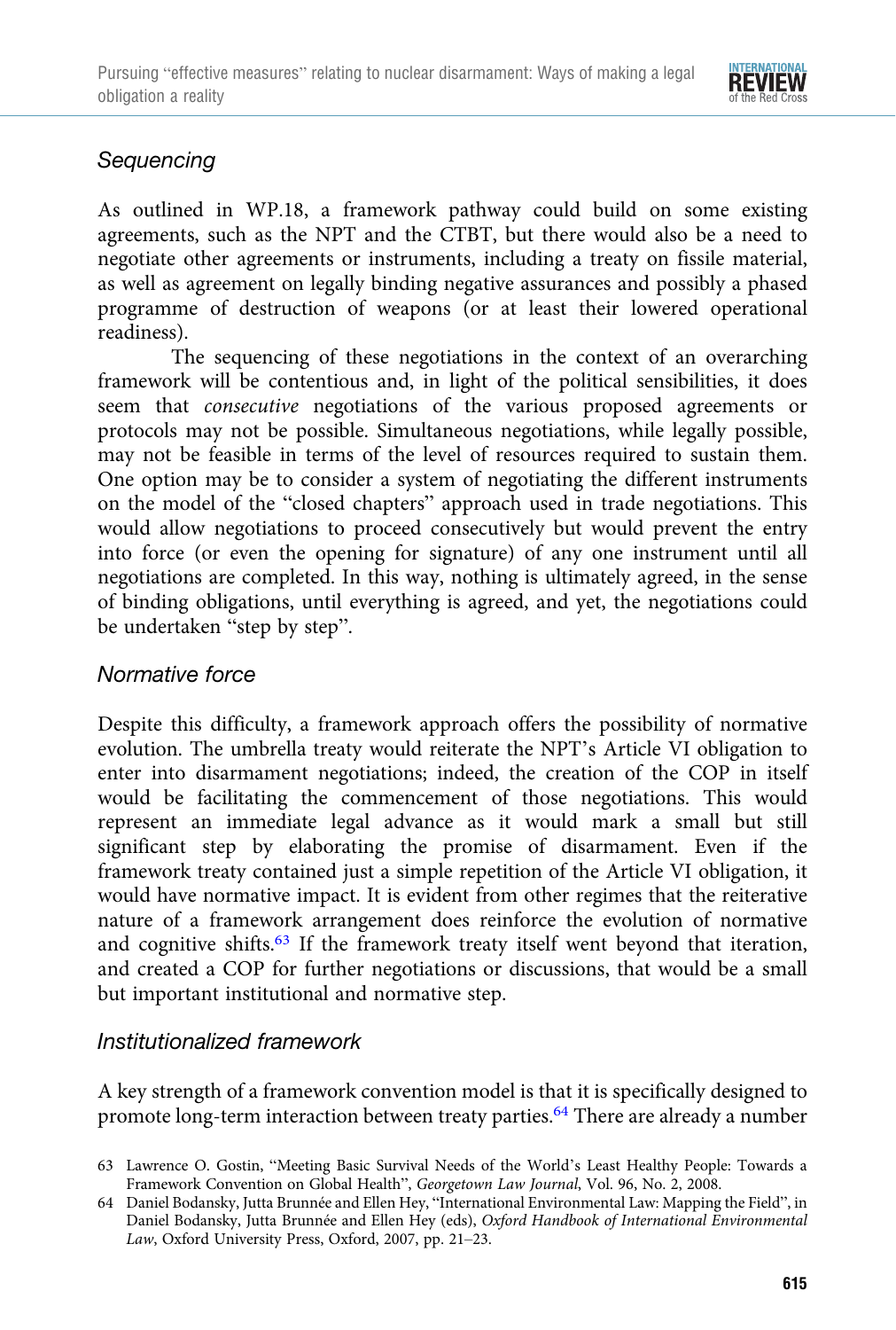of forums available to allow such interaction, including the Conference on Disarmament, the Review Conferences of the NPT, and the UNGA First Committee.<sup>65</sup> However, a framework model would be premised on a different basis because, unlike the CD, its membership could be open to all States. While the new treaty may not initially attract a membership broader than the existing CD, that possibility would at least be open to such States, and in that sense, it would have more legitimacy.

It would be desirable to encourage as broad a membership as possible to strengthen its normative impact. Further, the COP would determine its own rules of procedure and decision-making processes (for example, it could decide to follow the practices developed in the Ottawa Process for the Anti-Personnel Landmines Convention regarding the involvement of NGOs and other interested parties).66

A careful study and comparative analysis should be undertaken of the different approaches taken in the existing framework treaties in order to evaluate those approaches in light of what would be the best option in the context of nuclear disarmament.

#### Substantive content of a framework treaty

There is no standard format for the scope or design of framework treaties and consequently there is significant variance in format and scope. The UNFCCC, for example, really only sets out principles and objectives to guide global climate policy and establishes institutions and processes for further treaty development.<sup>67</sup> In contrast, while the CCW itself is devoid of any substantive obligations, States are required to ratify at least two of the protocols to the treaty in order to be brought within the system.68 Generally, in framework treaties, there is a separation between the adoption by the COP of a protocol and the process of that protocol becoming a binding obligation on any State Party. This can encourage States to participate in the framework treaty without pre-determining their precise legal obligations. That being said, in addition to negotiating protocols, COPs in other contexts have made recommendations that are considered by some to be "soft law".<sup>69</sup>

<sup>65</sup> For an overview and discussion of the different possible forums, see the brief prepared for the Open Ended Working Group: UNIDIR, The Treatment of the Issue of Nuclear Disarmament in the Relevant Forums Established by the United Nations, OEWG Brief No. 1, 2013.

<sup>66</sup> L. O. Gostin, above note 63, p. 390; George W. Downs, Kyle W. Danish and Peter N. Barsoom, "The Transformational Model of International Regime Design: Triumph of Hope or Experience?", Columbia Journal of Transnational Law, Vol. 38, No. 1, 2000, p. 467.

<sup>67</sup> UNFCCC, above note 56. Article 2 sets out the objective, which is the stabilization of greenhouse gas emissions; in Article 3 the States Parties agree to be guided by certain principles; Article 4 sets out commitments; and Article 7 establishes a COP.

<sup>68</sup> UNFCCC, Art. 4.3.

<sup>69</sup> Timothy Meyer, "From Contract to Legislation: The Logic of Modern International Lawmaking", Chicago Journal of International Law, Vol. 14, No. 2, 2014, p. 572.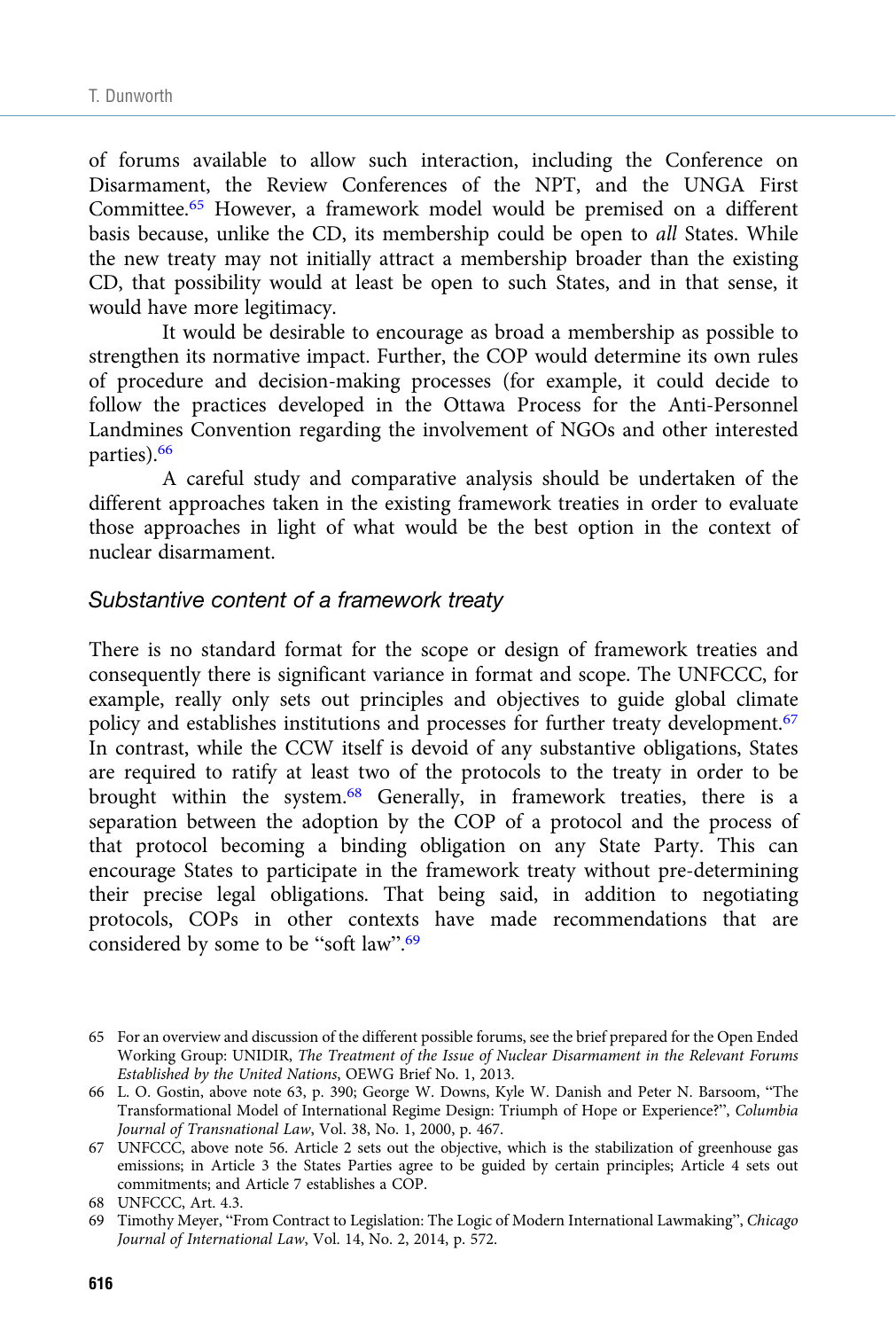

## Relationship with other regimes

The question of linkage between existing treaty arrangements and a framework treaty would need to be considered carefully, and many of the same issues arise as with the comprehensive nuclear weapons convention pathway.<sup>70</sup> The starting point in this consideration is that a broadly stated framework treaty would simply reiterate the nuclear disarmament obligation of the NPT, thus duplicating (and complementing) the obligation to work towards effective measures towards nuclear disarmament.

The linkage between the CTBT and a framework treaty raises issues similar to those raised by the approaches already discussed above.

## Fourth pathway: Other possibilities

WP.18 suggests that consideration should also be given to any combination of the first three pathways, as well as other pathways to "effective measures" for achieving and maintaining a world without nuclear weapons.<sup>71</sup>

## No first use

Some commentators have raised the possibility of a "no first use" (NFU) treaty.<sup>72</sup> While some States have articulated an NFU strategy in their nuclear doctrine, an NFU treaty would harden this policy into a binding legal obligation which could apply universally. In itself, this will not lead directly to nuclear disarmament, but it would be confidence-building and would strengthen the norm against nuclear weapons.73

Another option to express the principle of no first use would be to provide a forum for States to make unilateral declarations that they will adhere to an NFU policy. These declarations could be made within any of the existing multilateral bodies (for example, the NPT Review Conference in 2015, the CD, or even at the UN itself), or indeed in any other way. Unilateral declarations, if made publicly and intended to produce obligations under international law, can be binding on States.74

- 70 See the "First Pathway" section above.
- 71 WP.18, above note 2, Annex IV.
- 72 For a recent example, see Ramesh Thakur, "Australia Should Take the Lead on Global No-First-Use Convention", Commentary, Japan Times, 18 August 2014. A "no first use" treaty or agreement is a system whereby the nuclear possessor State pledges not to be the first to resort to the use of nuclear weapons.
- 73 See the discussion by Scott Sagan on why the United States should adopt an NFU approach: Scott Sagan, "The Case for No First Use", Survival, Vol. 51, No. 3, 2009.
- 74 See International Law Commission, Guiding Principles Applicable to Unilateral Declarations of States Capable of Creating Legal Obligations, 2006. See also the discussion on the legal effect of unilateral declarations by the ICJ, Armed Activities on the Territory of the Congo (Democratic Republic of the Congo v. Rwanda), Judgment, ICJ Reports 2006, paras 46–54, and cases cited therein. See also the negative security assurances the P5 have made, which are considered to be binding: Reaching Critical Will, "Negative Security Assurances", Fact Sheet, available at: www.reachingcriticalwill.org.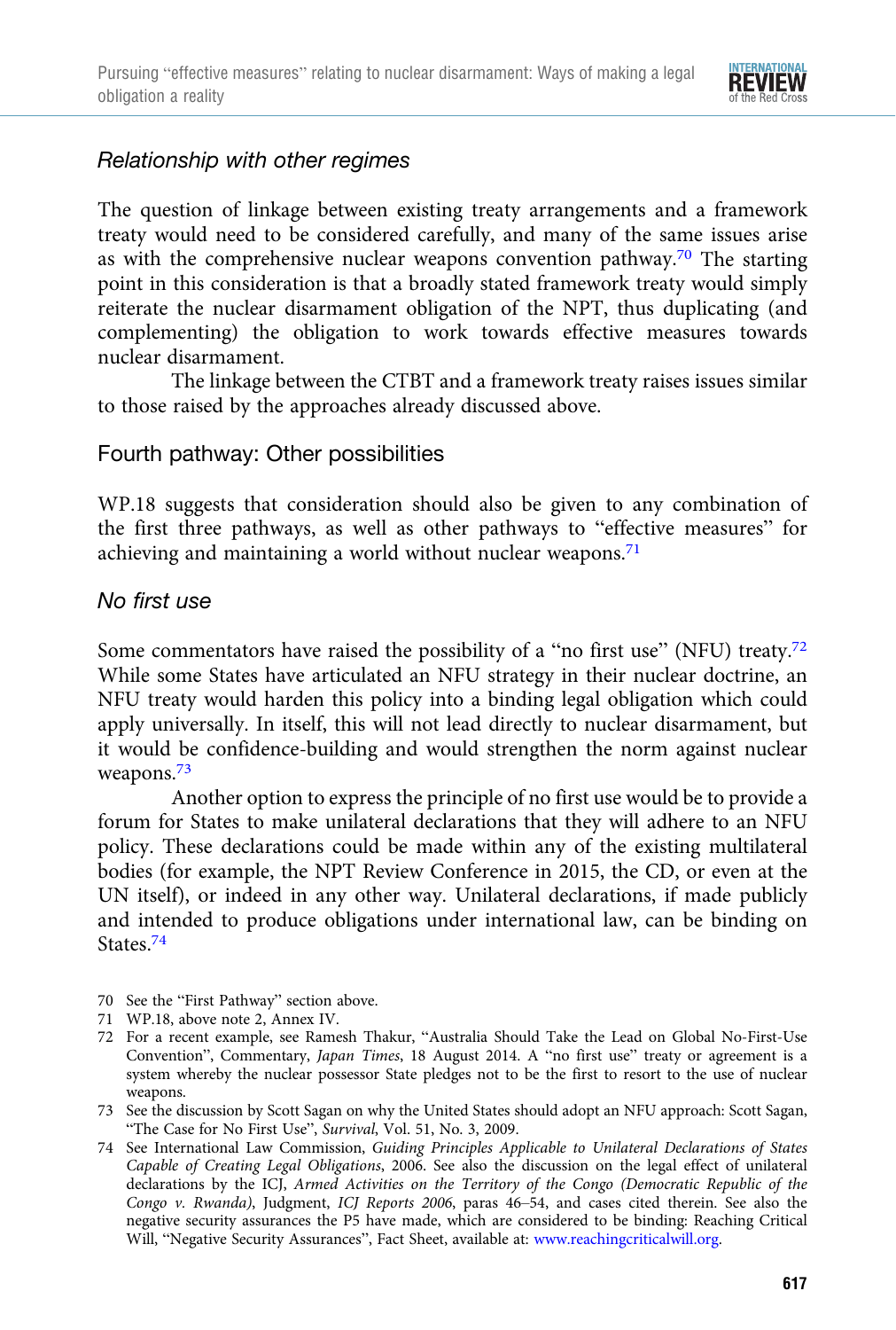#### Alternative modes of negotiations

Negotiations towards effective measures for nuclear disarmament must necessarily canvass a broad range of complex issues. Not only is each issue itself complicated, but the negotiations must also hold together States with differing security concerns and understandings. These complexities are not unique to nuclear weapons issues – many areas of international law face similar challenges. As such, consideration should be given to the different ways in which negotiations could be approached, rather than resorting to traditional treaty negotiation practices.

Inspiration might be found in the "closed chapter" practices of the European Union when considering new members, and which are also used in some trade negotiations.<sup>75</sup> Broadly speaking, this approach allows negotiation and agreement of "chapters" which are then "closed" and, although negotiated, do not take effect until such time as the entire agreement is in place.76 In the specific context of nuclear disarmament, such an approach might allow negotiations on different issues to proceed (for example, agreement on fissile material) without taking effect until the next step is also agreed.

An immediate step that could be taken is to engage in discussions on possible alternative negotiating procedures.

#### Why does law matter?

Just as the humanitarian discourse is an important means of reframing the nuclear weapons debate, in my view there is also an important reframing movement to be established in opening up the discourse on Article VI to include discussions about the nature of the legal obligations on States party to the NPT, and the legal vehicles by which those obligations can be articulated. A great deal has been said on whether there is a legal obligation to pursue negotiations in good faith, and it is time to renew a serious discussion about how that might happen, what legal tools are available to us and the legal complexities raised by each option.

It is true that, ultimately, there will need to be political will in order to move forward towards nuclear disarmament. Legal arguments, by themselves, will have insufficient traction. That being said, there are important reasons why it is timely to start a proper legal discussion.

The first reason is entirely pragmatic, and that is to ensure that any political agreement which might be forthcoming is legally workable. Regardless of the pathway chosen, the actual implementation and verification of nuclear disarmament will be immensely complicated from a legal point of view. Some issues raised in this paper illustrate that point, including the formulation of

76 See discussion above.

<sup>75</sup> For example, in the current negotiations for the Trans Pacific Partnership. For an overview, see Deborah Kay Elms, "The Trans-Pacific Partnership Trade Negotiations: Some Outstanding Issues for the Final Stretch", Asian Journal of WTO and International Health Law and Policy, Vol. 8, No. 2, 2014, p. 379.